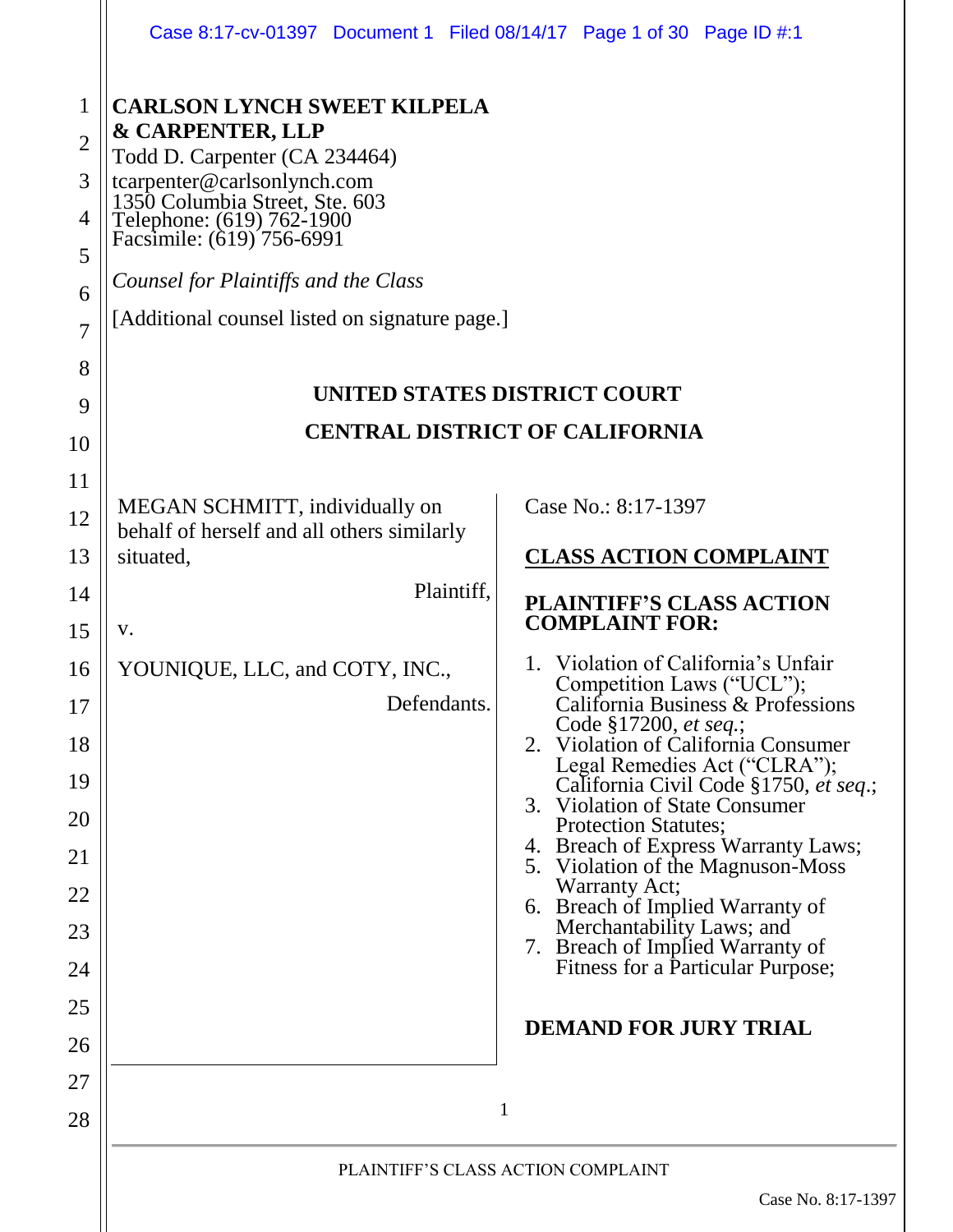Plaintiff Megan Schmitt ("Plaintiff"), individually and on behalf of all others similarly situated, by her attorneys, alleges the following upon information and belief, except for those allegations pertaining to Plaintiff, which are based on personal knowledge:

#### **NATURE OF THE ACTION**

1. This action seeks to remedy the deceptive and misleading business practices of Younique, LLC, and Coty, Inc. ("Defendants") with respect to the marketing and sales of Younique Moodstruck 3D Fiber Lashes (the "Product") throughout the State of California and the rest of the country.

2. The Product is a mascara that is designed to enhance the appearance of eyelashes. The mascara consists of two components, a "Transplanting Gel" and "Natural Fibers."

3. Until 2015, Defendants manufactured, sold, and distributed the Product using a multilevel marketing campaign centered around claims that appeal to healthconscious consumers, i.e., that the Natural Fibers were "natural" and consisted of "100% Natural Green Tea Fibers." However, Defendants' advertising and marketing campaign was false, deceptive, and misleading because the Product did not contain any green tea leaves and was composed of ground-up nylon, which is not a "natural" substance.

4. Plaintiff and those similarly situated ("Class Members") relied on Defendants' misrepresentations that the Natural Fibers were "Natural" and consisted of "100% Natural Green Tea Fibers" when purchasing the Product. Plaintiff and Class Members paid a premium for the Product over and above comparable products that did not purport to be "natural." Plaintiff and Class Members suffered an injury in the amount of the premium paid.

5. Defendants' conduct violated the federal Magnuson-Moss Warranty Act, California's Consumer Legal Remedy Act and California's Unfair Competition Law. In addition, Defendants' conduct violated the consumer protection statutes and warranty

 $\mathfrak{D}$ 

1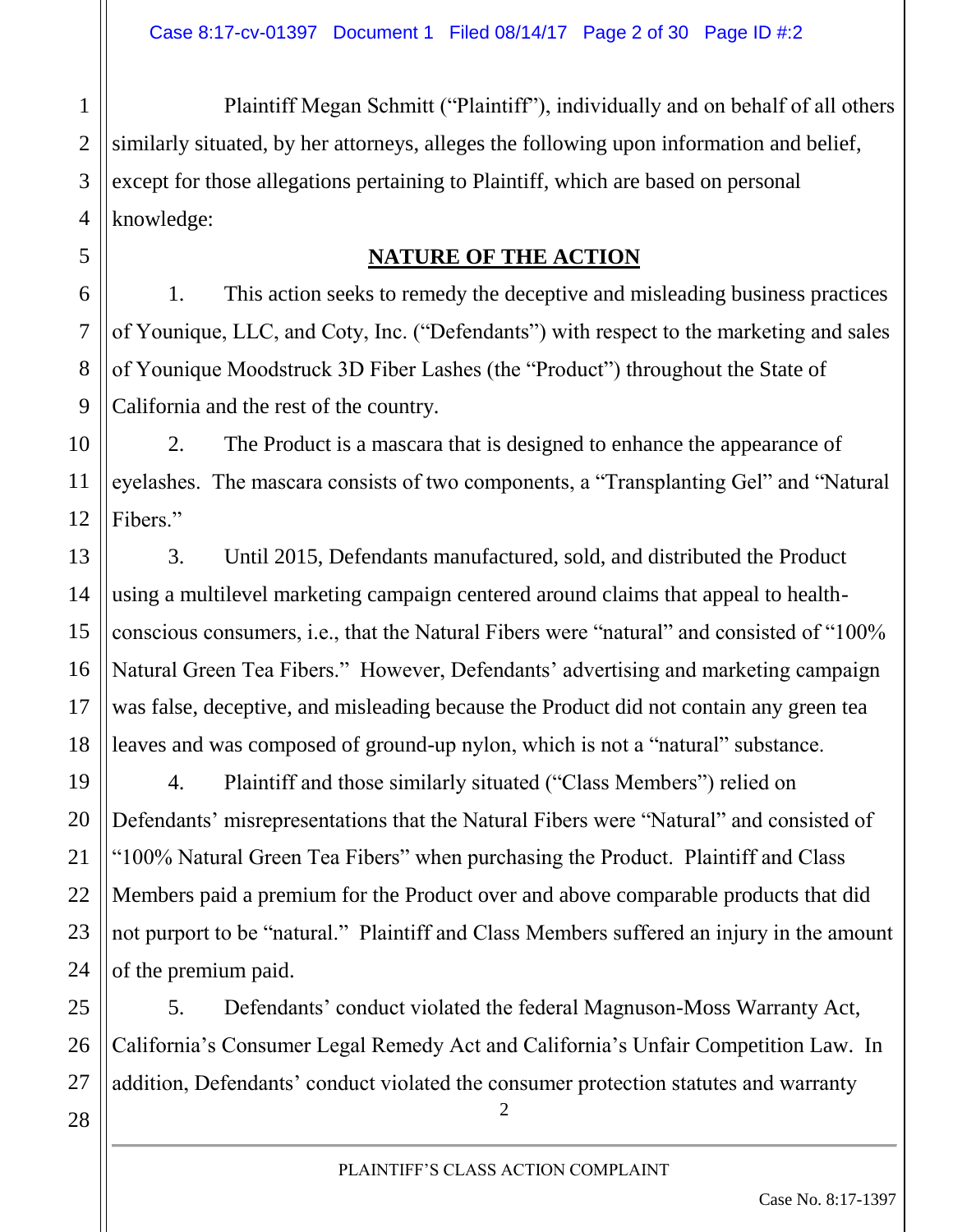laws of other states. Accordingly, Plaintiff brings this action against Defendants on behalf of herself and Class Members who purchased the Product during the applicable statute of limitations period (the "Class Period").

#### **FACTUAL BACKGROUND**

13 6. Consumers have become increasingly concerned about the effects of synthetic and chemical ingredients in food, cleaning products, bath and beauty products and everyday household products. Companies such as the Defendants have capitalized on consumers' desires for purportedly "natural" products. Indeed, consumers are willing to pay, and have paid, a premium for products branded "natural" over products that contain synthetic ingredients. In 2015, sales of natural products grew 9.5% to \$180 billion.<sup>1</sup> Reasonable consumers, including Plaintiff and the Class Members, value natural products for important reasons, including the belief that they are safer and healthier than alternative products that are not represented as natural.

7. From 2012 to at least 2015, Defendants marketed the Natural Fibers as being "natural" and consisting of "100% Natural Green Tea Fibers." The Product's labeling is during that time is depicted below:

28

1

2

3

4

5

6

7

8

9

10

11

12

14

15

16

17

18

 $\overline{a}$ 

<sup>19</sup> 20 21 22 23 24 25 26 27 <sup>1</sup> Natural Products Industry Sales up 9.5% to \$180bn Says NBJ, FOOD NAVIGATOR, http://www.foodnavigator-usa.com/Markets/EXPO-WEST-trendspotting-organicsnatural-claims/(page)/6; *see also* Shoshanna Delventhal, *Study Shows Surge in Demand for "Natural" Products*, INVESTOPEDIA (February 22, 2017), http://www.investopedia.com/articles/investing/022217/study-shows-surge-demandnatural-products.asp (Study by Kline Research indicated that in 2016, the personal care market reached 9% growth in the U.S. and 8% in the U.K. The trend-driven natural and organic personal care industry is on track to be worth \$25.1 million by 2025); *Natural living: The next frontier for growth? [NEXT Forecast 2017]*, NEW HOPE NTWORK (December 20, 2016), http://www.newhope.com/beauty-and-lifestyle/natural-living-nextfrontier-growth-next-forecast-2017.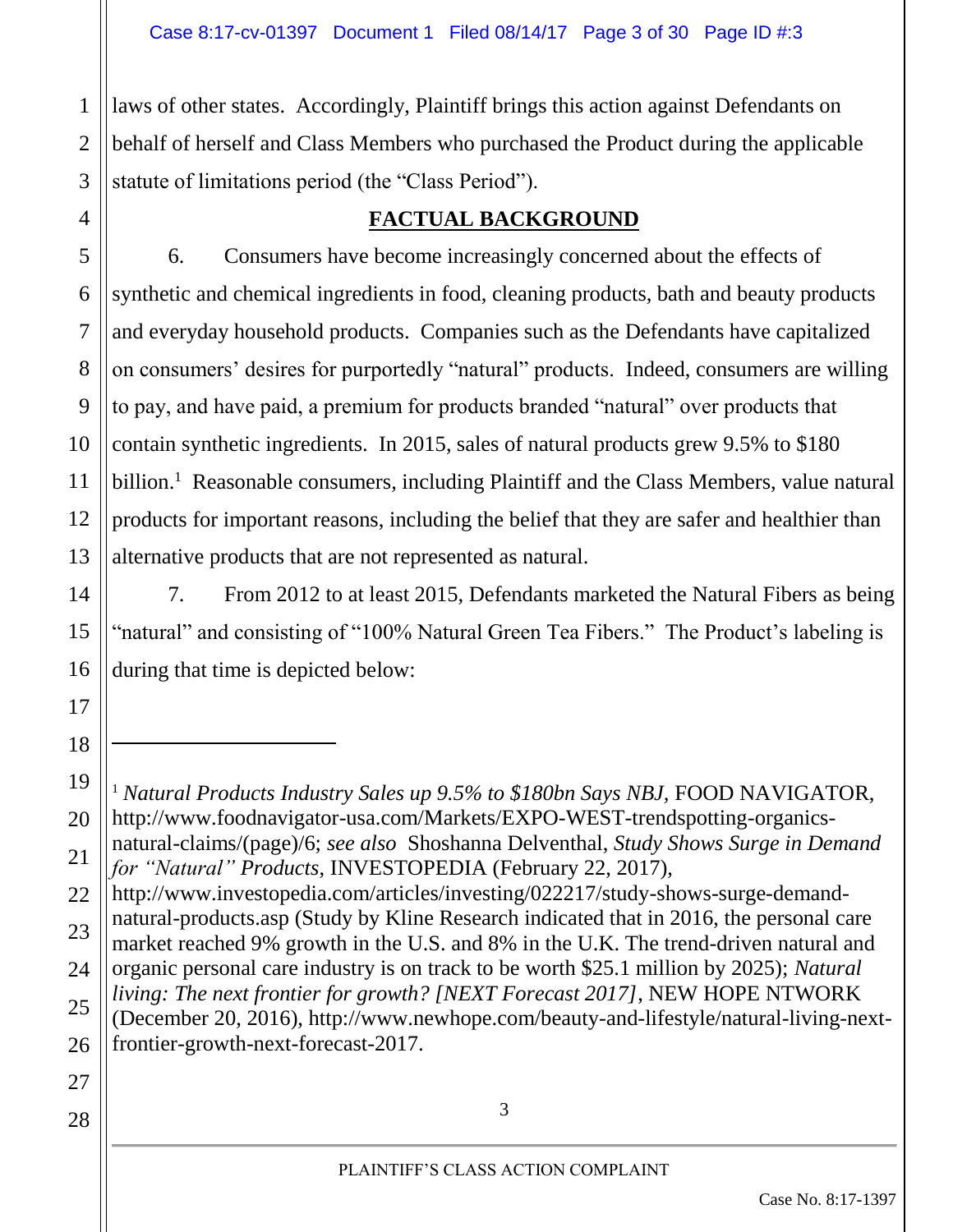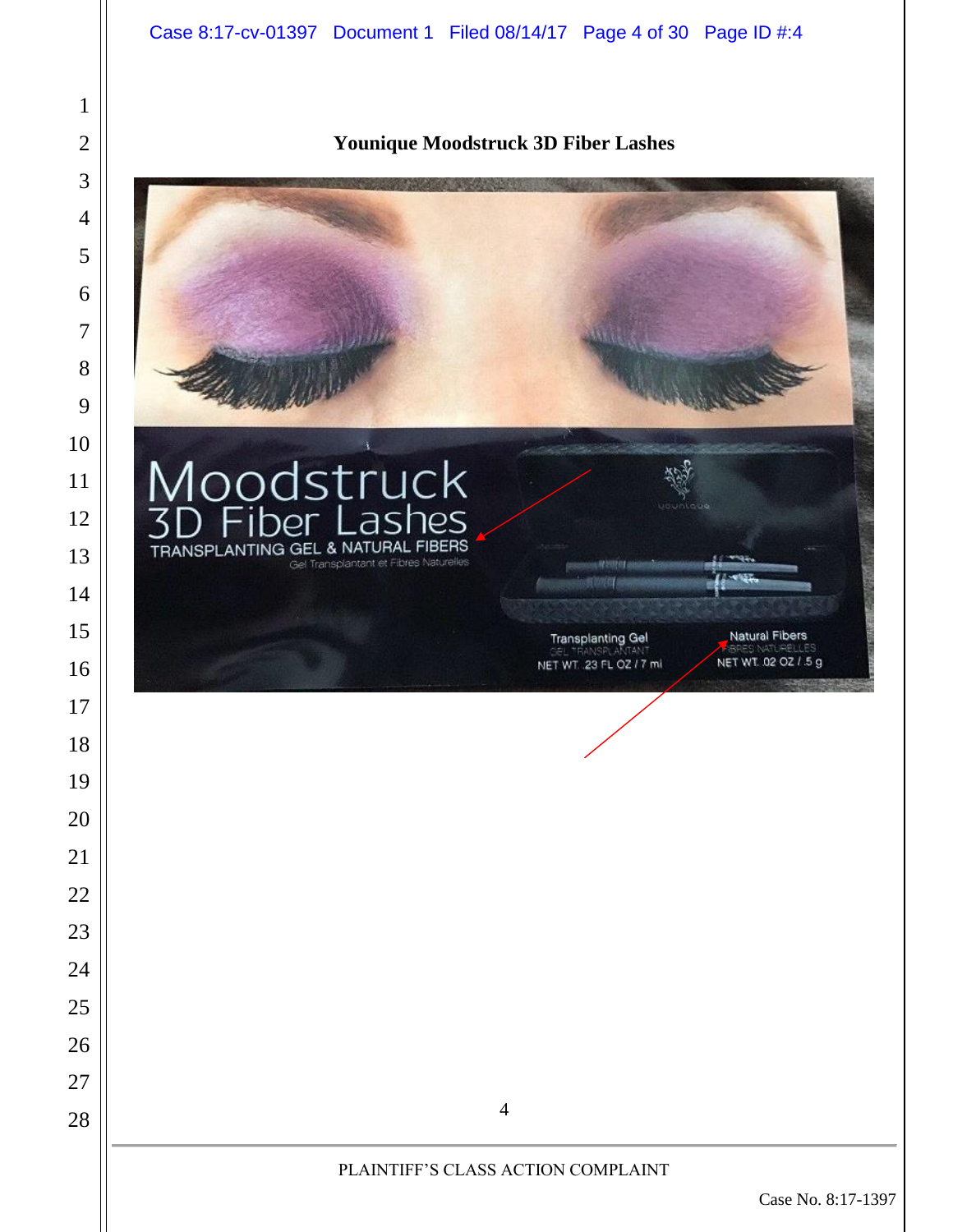

"100% Natural Green Tea Fibers" is false, misleading, and deceptive because the Product contains synthetic ingredients which are not green tea fibers.

9. The supposedly natural green tea fibers were just ground-up nylon.

10. Nylon is not "natural." It is a synthetic polymer created through a complicated chemical and manufacturing process.

PLAINTIFF'S CLASS ACTION COMPLAINT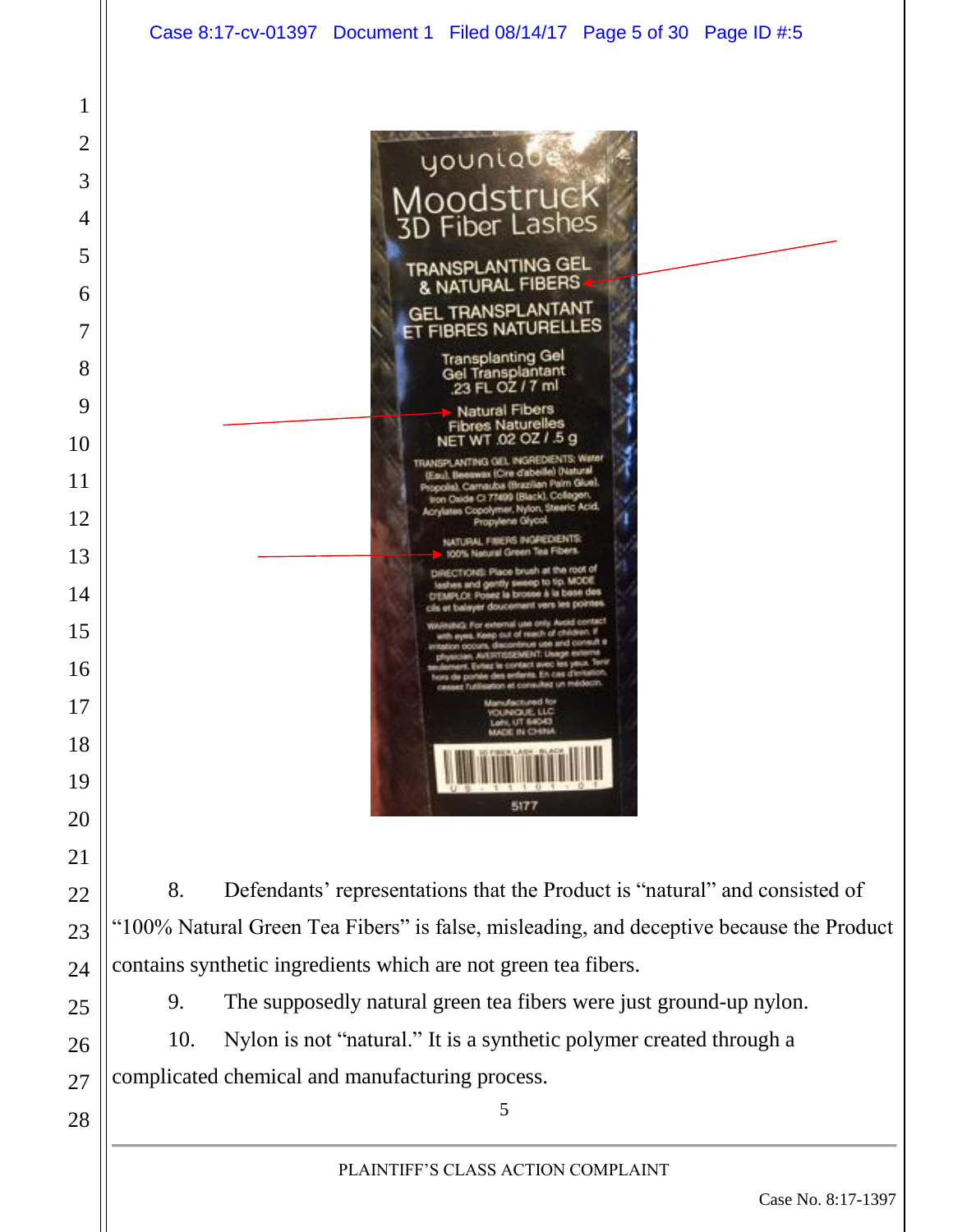11. Consumers lack the meaningful ability to test or independently ascertain or verify whether the product contains what it says it contains, especially at the point of sale. Consumers could not know the true nature of the ingredients merely by reading the ingredients label or packaging which does not disclose that the Product is mostly nylon.

12. Discovering that the ingredients are not "natural" nor "100% Natural Green Tea Fibers" requires a scientific investigation and knowledge of chemistry beyond that of the average consumer.

#### **The "Natural Fibers" Misrepresentation**

13. Whether Defendants' labeling of the Natural Fibers as "Natural" is deceptive is judged by an objective standard as to whether it would deceive or mislead a reasonable person.

14. A reasonable person would not consider nylon "natural."

15. To assist in ascertaining what a reasonable consumer believes the term natural means, one can look to the regulatory agencies for their guidance.

16. In 2013, the United States Department of Agriculture ("USDA") issued a Draft Guidance Decision Tree for Classification of Materials as Synthetic or Nonsynthetic (Natural). In accordance with this decision tree, a substance is natural—as opposed to synthetic—if: (a) it is manufactured, produced, or extracted from a natural source (i.e. naturally occurring mineral or biological matter); (b) it has not undergone a chemical change (i.e. a process whereby a substance is transformed into one or more other distinct substances) so that it is chemically or structurally different than how it naturally occurs in the source material; or (c) the chemical change was created by a naturally occurring biological process such as composting, fermentation, or enzymatic digestion or by heating or burning biological matter.

17. Congress has defined "synthetic" to mean "a substance that is formulated or manufactured by a chemical process or by a process that chemically changes a substance

28

27

1

2

3

4

5

6

7

8

9

10

11

12

13

14

15

16

17

18

19

20

21

22

23

24

25

26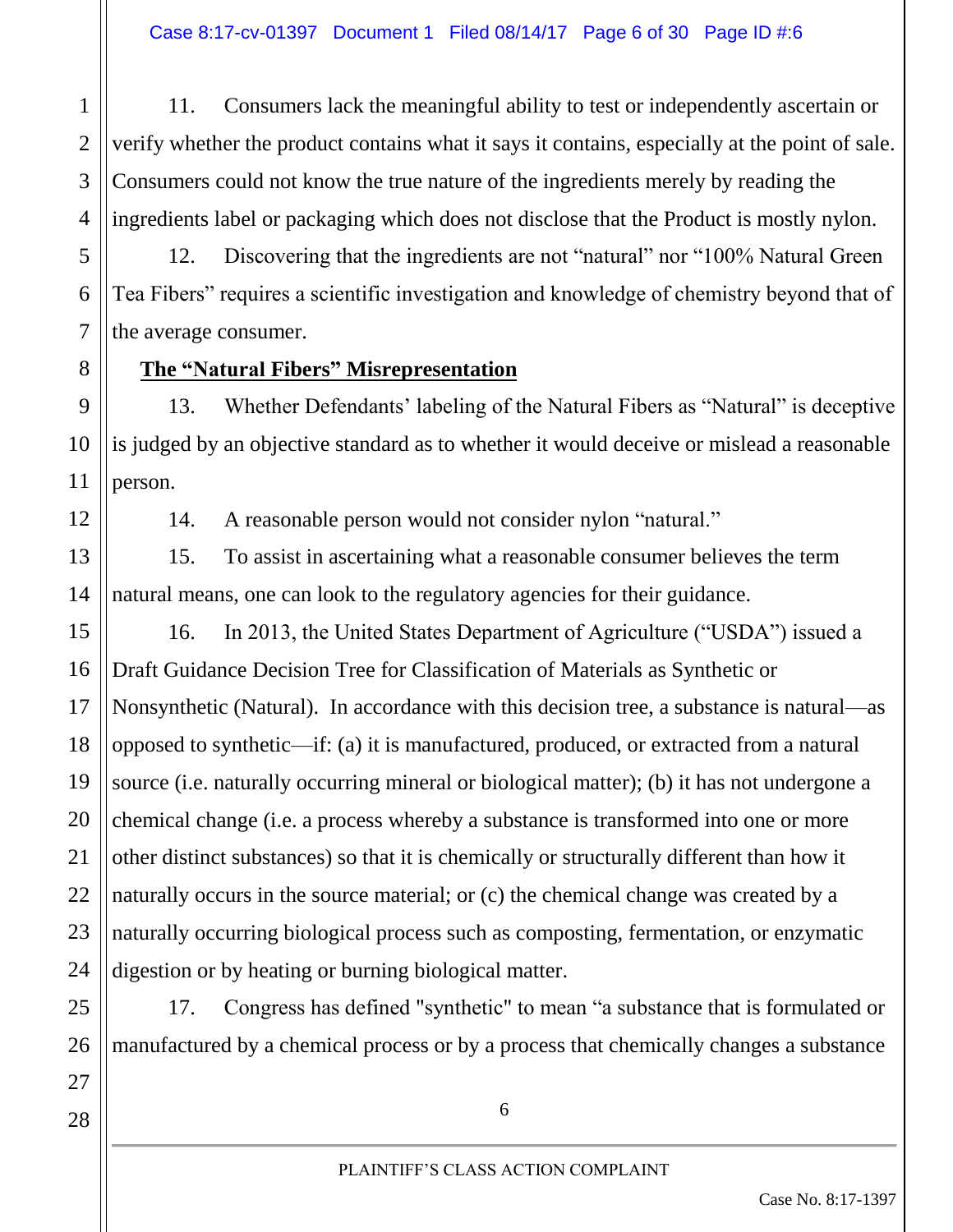2 extracted from naturally occurring plants, animals, or mineral sources . . . ." 7 U.S.C. § 6502 (21).

18. Surveys and other market research, including expert testimony Plaintiff intends to introduce, will demonstrate that the term "natural" is misleading to a reasonable consumer because the reasonable consumer believes that the term "natural," when used to describe goods such as the Product, means that the goods are free of synthetic ingredients.

1

3

4

5

6

7

8

9

10

11

12

13

14

15

16

17

19

#### **The "100% Natural Green Tea Fibers" Misrepresentation**

19. Whether the Product contains only natural green tea fibers can be determined with objective factual evidence.

20. Plaintiff has determined that the Product contained ground-up nylon from 2012 to 2015, the time Defendants represented that the ingredients were "natural" and "100% Natural Green Tea Leaves."

21. The marketing of the Product as "Natural" and that it consisted of "100% Natural Green Tea Fibers" in a prominent place on the label of the Product, throughout the Class Period, evidences Defendants' awareness that these claims are material to consumers.

18 22. Defendants' deceptive representations and omissions are material in that a reasonable person would attach importance to such information and would be induced to act upon such information in making purchase decisions.

23. Plaintiff and the Class members reasonably relied to their detriment on Defendants' misleading representations and omissions.

24. In making the false, misleading, and deceptive representations and omissions described herein, Defendants knew and intended that consumers would pay a premium for a Product labeled "Natural" and which supposedly consisted of "100% Natural Green Tea Fibers" over comparable products not so labeled.

28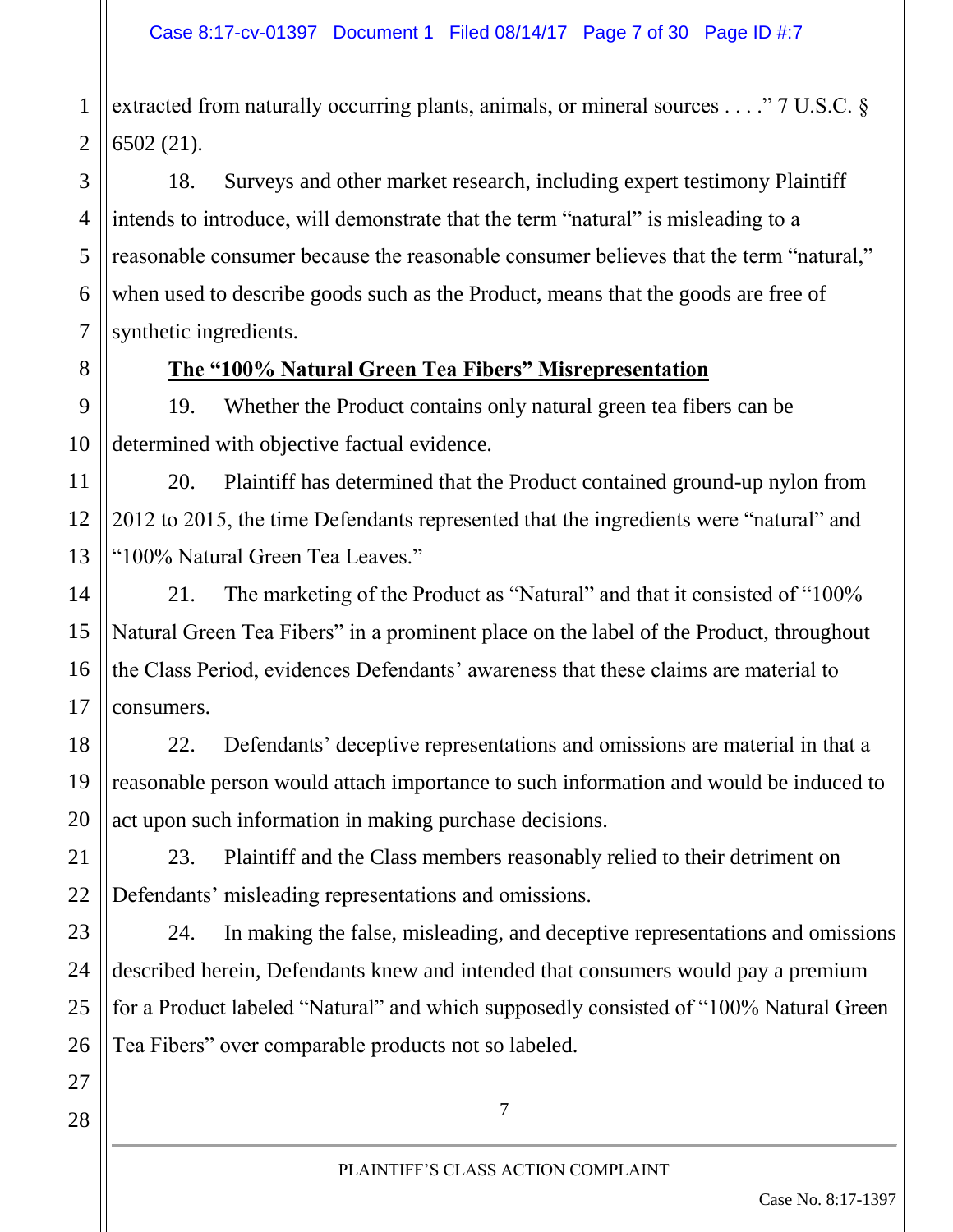25. As an immediate, direct, and proximate result of Defendants' false, misleading, and deceptive representations and omissions, Defendants injured Plaintiff and the Class members in that they:

- a. Paid a sum of money for a Product that was not what Defendants represented;
- b. Paid a premium price for a Product that was not what Defendants represented;
- c. Were deprived of the benefit of the bargain because the Product they purchased were different from what Defendants warranted; and
- d. Were deprived of the benefit of the bargain because the Product they purchased had less value than what Defendants represented.

26. Had Defendants not made the false, misleading, and deceptive representations and omissions, Plaintiff and the Class members would not have been willing to pay the same amount for the Product or would not have purchased it at all.

27. Consequently, Plaintiff and the Class members have suffered injury in fact and lost money as a result of Defendants' wrongful conduct.

#### **JURISDICTION AND VENUE**

28. This Court has subject matter jurisdiction under the Class Action Fairness Act, 28 U.S.C. section 1332(d) in that: (1) this is a class action involving more than 100 class members; (2) Plaintiff is a citizen of the State of California, Defendant Younique, LLC is a citizen of the State of Utah, and Defendant Coty Inc. is a citizen of the States of Delaware and New York; and (3) the amount in controversy is in excess of \$5,000,000, exclusive of interests and costs.

24 25 26 27 29. This Court has personal jurisdiction over Defendants because Plaintiff is a resident of the State of California, Defendants conduct and transact business in the State of California, contract to supply goods within the State of California, and supply goods within the State of California.

28

1

2

3

4

5

6

7

8

9

10

11

12

13

14

15

16

17

18

19

20

21

22

23

PLAINTIFF'S CLASS ACTION COMPLAINT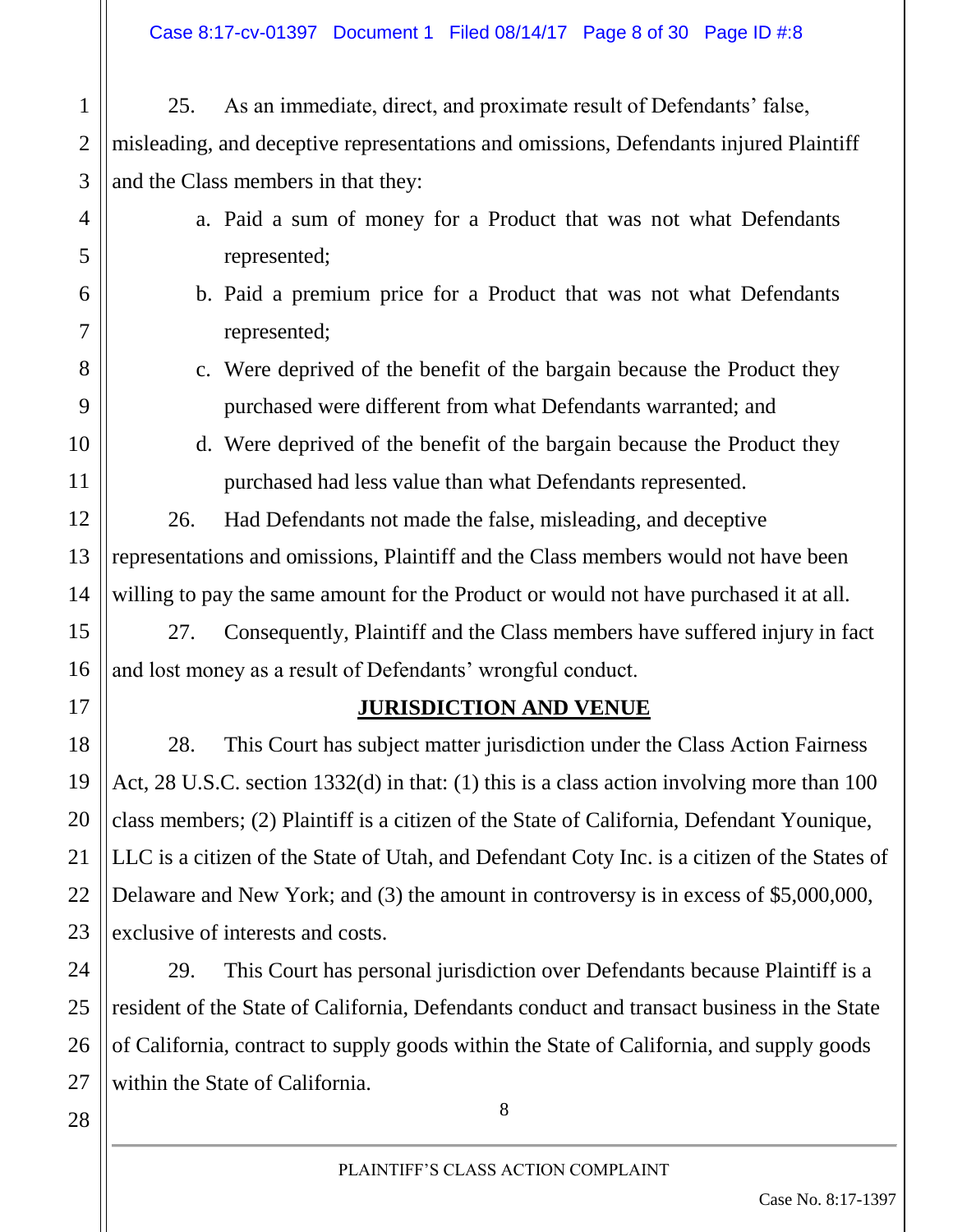30. Venue is proper because Plaintiff and many Class Members reside in this District, and throughout the State of California. A substantial part of the events or omissions giving rise to the classes' claims occurred in this District.

#### **PARTIES**

#### **Plaintiff**

1

2

3

31. Plaintiff is an individual consumer who, at all times material hereto, was a citizen of California and resident of the county of Orange. During the Class Period Plaintiff purchased the Product through Younique's multilevel marketing and distribution network. The packaging of the Product Plaintiff purchased contained the representation that it contained "Natural Fibers" and consisted of "100% Natural Green Tea Fibers." Plaintiff relied on these representations in making her purchase decision.

32. Plaintiff believed that the Product did not contain any other ingredients besides natural green tea fibers and that the fibers were, as described, "natural."

33. Plaintiff believes that products which are labeled "Natural" do not contain synthetic ingredients. Plaintiff believes a synthetic ingredient is formulated or manufactured by a chemical process or by a process that chemically changes a substance extracted from naturally occurring plant, animal, or mineral sources. Plaintiff believes nylon is a synthetic ingredient.

34. Had Defendants not made the false, misleading, and deceptive representation that the Product was "Natural" and consisted of "100% Natural Green Tea Fibers." Plaintiff would not have been willing to pay the same amount for the Product, and, consequently, she would not have been willing to purchase the Product. Plaintiff purchased, purchased more of, and/or paid more for, the Product than she would have had she known the truth about the Product. The Product Plaintiff received was worth less than the Product for which she paid. Plaintiff was injured in fact and lost money as a result of Defendants' improper conduct.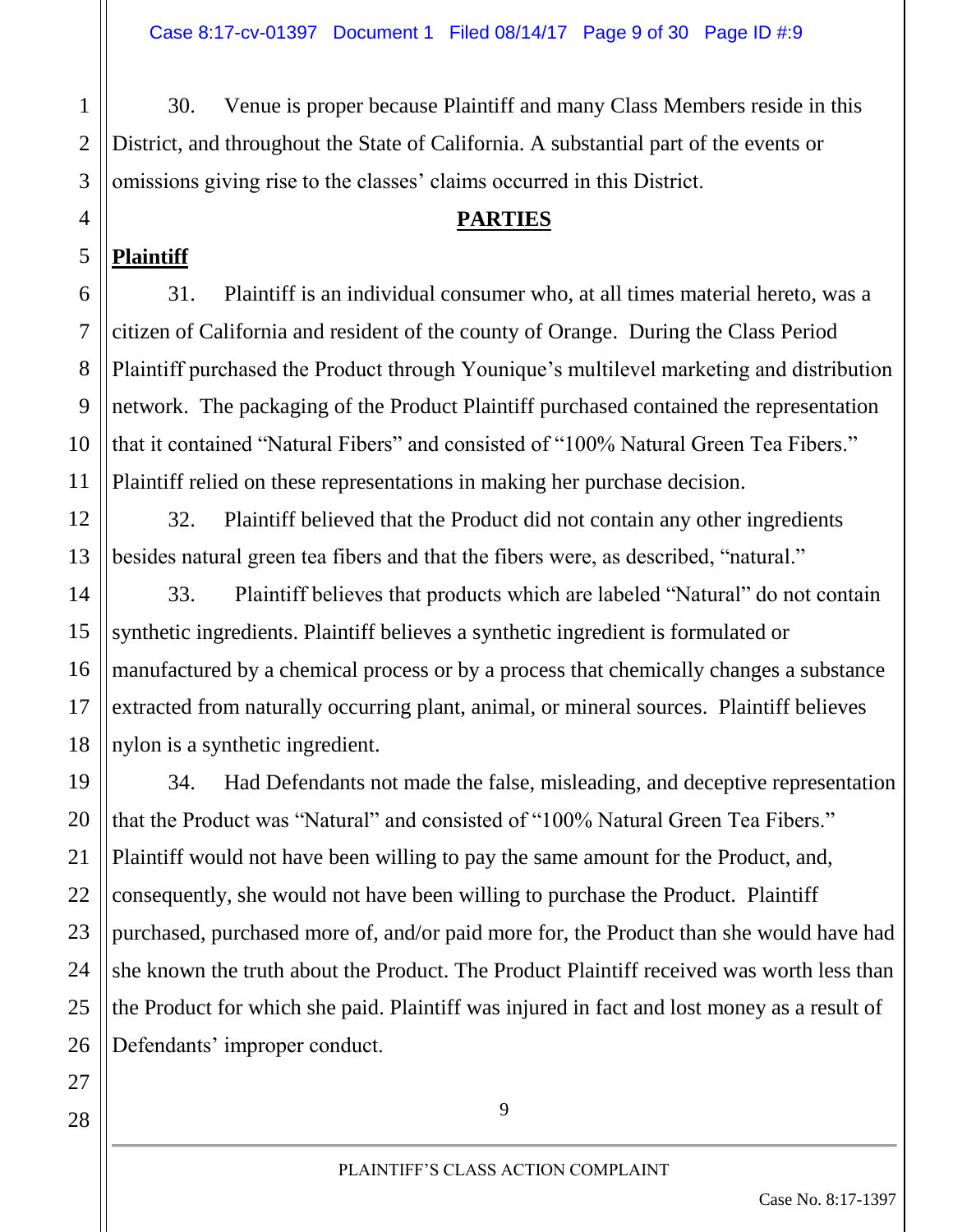#### 1 **Defendants**

2

3

4

5

6

11

13

14

15

16

17

18

19

20

21

22

23

24

25

26

35. Defendant Younique, LLC ("Younique") is a limited liability company with its principal place of business in Lehi, Utah. At all relevant times Younique was responsible for the manufacture, marketing, advertising and distribution of the Product throughout the United States. Younique created and/or authorized the false, misleading and deceptive advertisements, packaging and labeling for the Product.

7 8 9 10 12 36. Defendant Coty Inc. ("Coty") is one of the world's largest beauty companies. Coty is a publicly traded corporation with its principal place of business in New York, New York. Coty is incorporated in the State of Delaware. In 2017, Coty purchased 60% of Younique for \$600 million through NewCo, an entity created for purposes of the purchase. Younique currently operates within defendant Coty's "Consumer Beauty" division.

37. Coty's purchase of Younique acted as a merger and consolidation of the two companies.

#### **CLASS ALLEGATIONS**

38. Plaintiff brings this matter on behalf of herself and those similarly situated. As detailed at length in this Complaint, Defendants orchestrated deceptive marketing and labeling practices. Defendants' customers were uniformly impacted by and exposed to this misconduct. Accordingly, this Complaint is uniquely situated for class-wide resolution.

39. The Class is defined as all consumers who purchased the Product anywhere in the United States during the Class Period (the "Class").

40. Plaintiff also seeks certification, to the extent necessary or appropriate, of a subclass of individuals who purchased the Product in the State of California at any time during the Class Period (the "California Subclass").

41. The Class and California Subclass shall be referred to collectively throughout the Complaint as the "Class."

28

27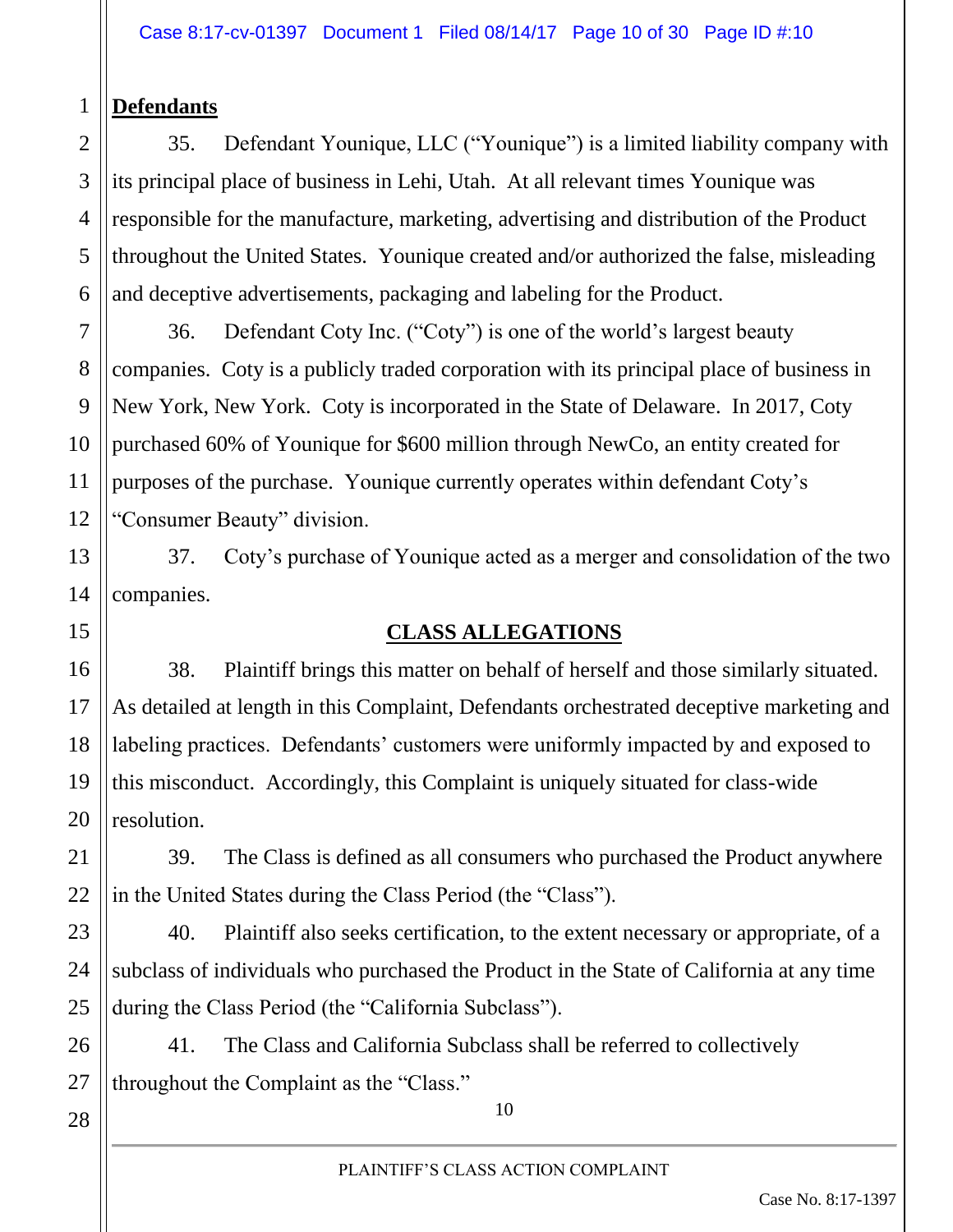42. This action should be certified as a class action under Federal Rule of Civil Procedure 23(a) and (b)(3). It satisfies the class action prerequisites of numerosity, commonality, typicality, and adequacy because:

43. Numerosity: Class Members are so numerous that joinder of all members is impracticable. Plaintiff believes that there are thousands of consumers who are Class Members who have been damaged by Defendants' deceptive and misleading practices.

44. Commonality: The questions of law and fact common to the Class Members which predominate over any questions which may affect individual Class Members include, but are not limited to:

10

11

12

13

14

15

16

17

18

19

20

21

22

23

24

27

28

1

2

3

4

5

6

7

8

9

a. Whether the Product contains "100% Natural Green Tea Fibers" or not;

- b. Whether the ingredients in the Product are "natural" as that term is objectively understood by a reasonable consumer;
- c. Whether Defendants made false and/or misleading statements to the Class and the public concerning the contents of their Product;
- d. Whether Defendants have engaged in unfair, fraudulent, or unlawful business practices with respect to the advertising, marketing, and sale of the Product;
- e. Whether Defendants' false and misleading statements concerning their Product were likely to deceive the public;
	- f. The amount of the price premium paid by Plaintiff and the Class Members;

45. Typicality: Plaintiff is a member of the Class. Plaintiff's claims are typical of the claims of each Class Member in that every member of the Class was susceptible to the same deceptive, misleading conduct and purchased the Defendants' Product.

11 25 26 46. Adequacy: Plaintiff is an adequate Class representative because her interests do not conflict with the interests of the Class Members she seeks to represent; her consumer fraud claims are common to all members of the Class and she has a strong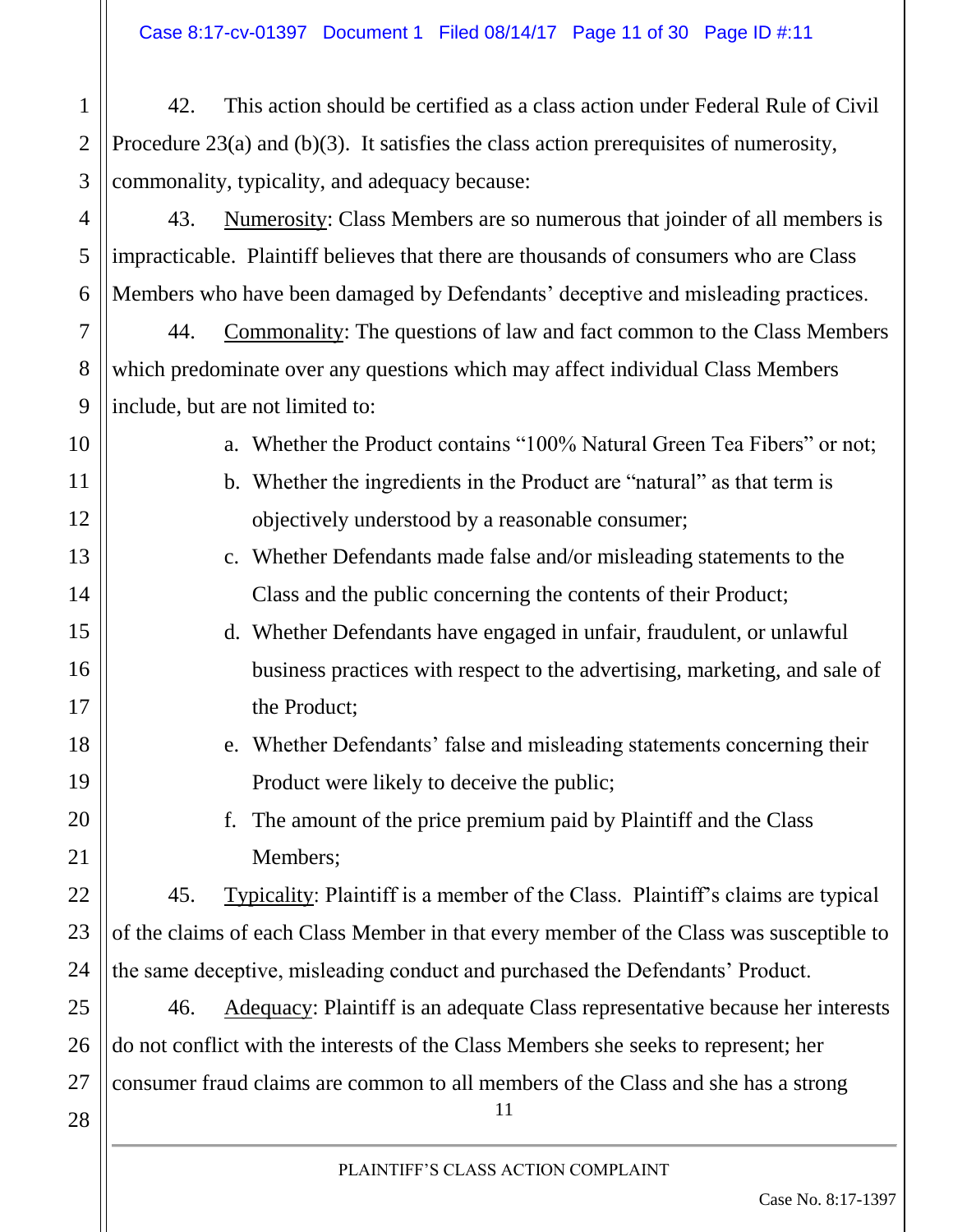1

2

3

4

5

6

7

8

9

10

11

12

13

14

15

16

17

18

19

20

21

22

23

24

25

26

27

28

interest in vindicating her rights; and she has retained counsel competent and experienced in complex class action litigation and they intend to vigorously prosecute this action.

47. Predominance: Pursuant to Rule 23(b)(3), the common issues of law and fact identified above predominate over any other questions affecting only individual members of the Class. The Class issues fully predominate over any individual issue because no inquiry into individual conduct is necessary; all that is required is a narrow focus on Defendants' deceptive and misleading marketing and labeling practices and their objective impact on a reasonable consumer.

48. Superiority: A class action is superior to the other available methods for the fair and efficient adjudication of this controversy because:

- a. The joinder of thousands of individual Class Members is impracticable, cumbersome, unduly burdensome, and a waste of judicial and/or litigation resources;
	- b. The individual claims of the Class Members are relatively modest compared with the expense of litigating the claims, thereby making it impracticable, unduly burdensome, and expensive—if not totally impossible—to justify individual actions;
- c. When Defendants' liability has been adjudicated, all Class Members' claims can be determined by the Court and administered efficiently in a manner far less burdensome and expensive than if it were attempted through filing, discovery, and trial of all individual cases;
	- d. This class action will promote orderly, efficient, expeditious, and appropriate adjudication and administration of Class claims;
	- e. Plaintiff knows of no difficulty to be encountered in the management of this action that would preclude its maintenance as a class action;
	- f. This class action will assure uniformity of decisions among Class Members;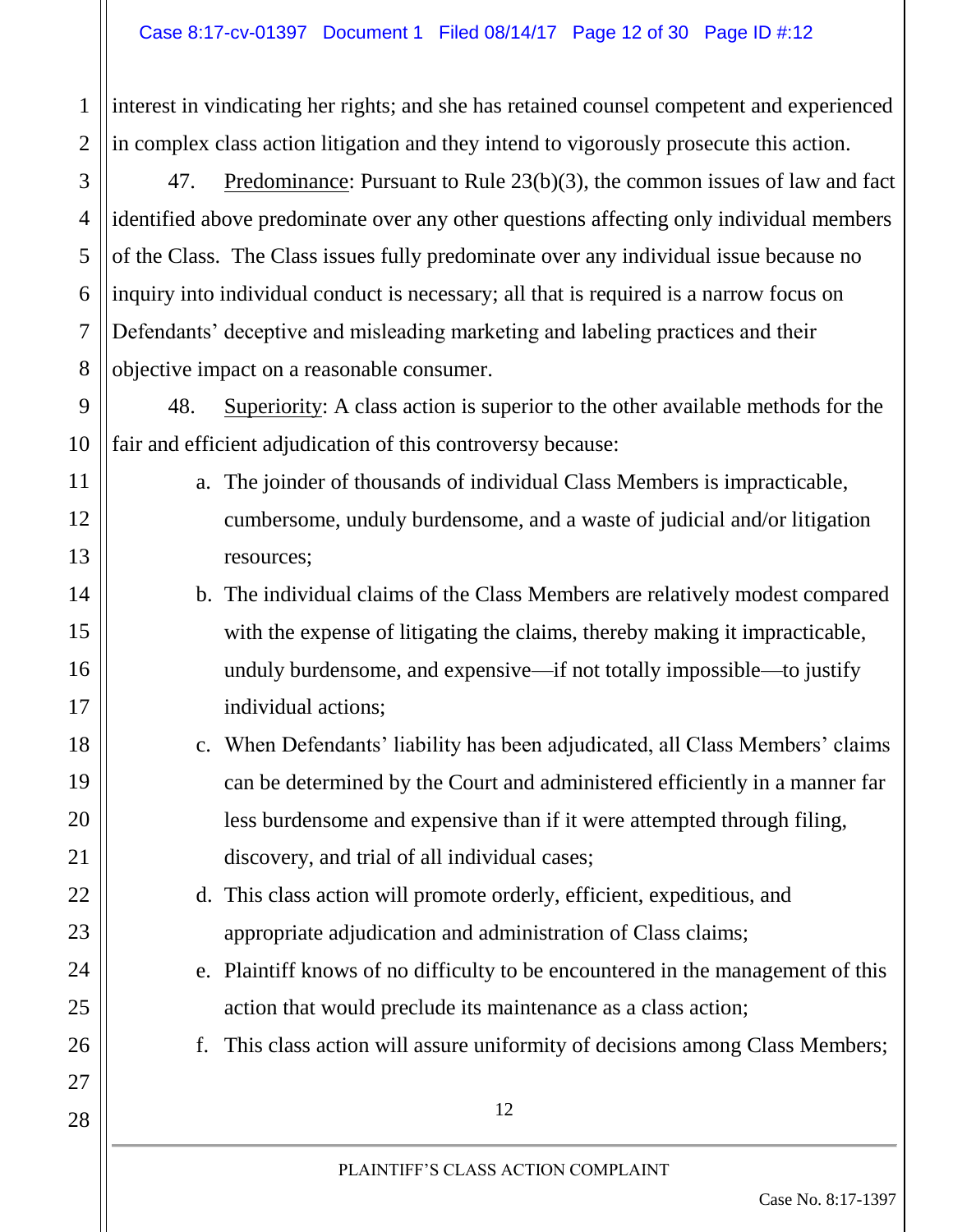|                | Case 8:17-cv-01397 Document 1 Filed 08/14/17 Page 13 of 30 Page ID #:13                           |  |  |
|----------------|---------------------------------------------------------------------------------------------------|--|--|
| 1              | The Class is readily definable and prosecution of this action as a class action<br>g <sub>1</sub> |  |  |
| $\overline{2}$ | will eliminate the possibility of repetitious litigation;                                         |  |  |
| 3              | h. Class Members' interests in individually controlling the prosecution of                        |  |  |
| 4              | separate actions is outweighed by their interest in efficient resolution by                       |  |  |
| 5              | single class action; and                                                                          |  |  |
| 6              | It would be desirable to concentrate in this single venue the litigation of all<br>$\mathbf{1}$ . |  |  |
| 7              | plaintiffs who were induced to purchase the Product by Defendants' uniform                        |  |  |
| 8              | false advertising.                                                                                |  |  |
| 9              | 49.<br>Accordingly, this Class is properly brought and should be maintained as a                  |  |  |
| 10             | class action under Rule $23(b)(3)$ because questions of law or fact common to Class               |  |  |
| 11             | Members predominate over any questions affecting only individual members, and                     |  |  |
| 12             | because a class action is superior to other available methods for fairly and efficiently          |  |  |
| 13             | adjudicating this controversy.                                                                    |  |  |
| 14             | <b>FIRST CAUSE OF ACTION</b>                                                                      |  |  |
| 15             | <u>VIOLATION OF CAL. BUS. &amp; PROF. CODE § 17200, ET SEQ.</u>                                   |  |  |
| 16             | (On behalf of Ms. Schmitt and the California Subclass)                                            |  |  |
| 17             | 50.<br>Plaintiff repeats and realleges each and every allegation contained in all the             |  |  |
| 18             | foregoing paragraphs as if fully set forth herein.                                                |  |  |
| 19             | Ms. Schmitt has standing to pursue this claim under California's Unfair<br>51.                    |  |  |
| 20             | Competition Law ("UCL") because she suffered an injury-in-fact and lost money as a                |  |  |
| 21             | result of Defendant's unfair practices. Specifically, Ms. Schmitt expended more money             |  |  |
| 22             | in the transaction than she otherwise would have due to Defendant's conduct.                      |  |  |
| 23             | Advertising and labeling the Product as "natural" and containing "100%<br>52.                     |  |  |
| 24             | Natural Green Tea Fibers" when it contain only synthetic ingredients and does not                 |  |  |
| 25             | contain green tea fibers constitutes a course of unfair conduct within the meaning of Cal.        |  |  |
| 26             | Civ. Code § 17200, et seq.                                                                        |  |  |
| 27             |                                                                                                   |  |  |
| 28             | 13                                                                                                |  |  |
|                | PLAINTIFF'S CLASS ACTION COMPLAINT                                                                |  |  |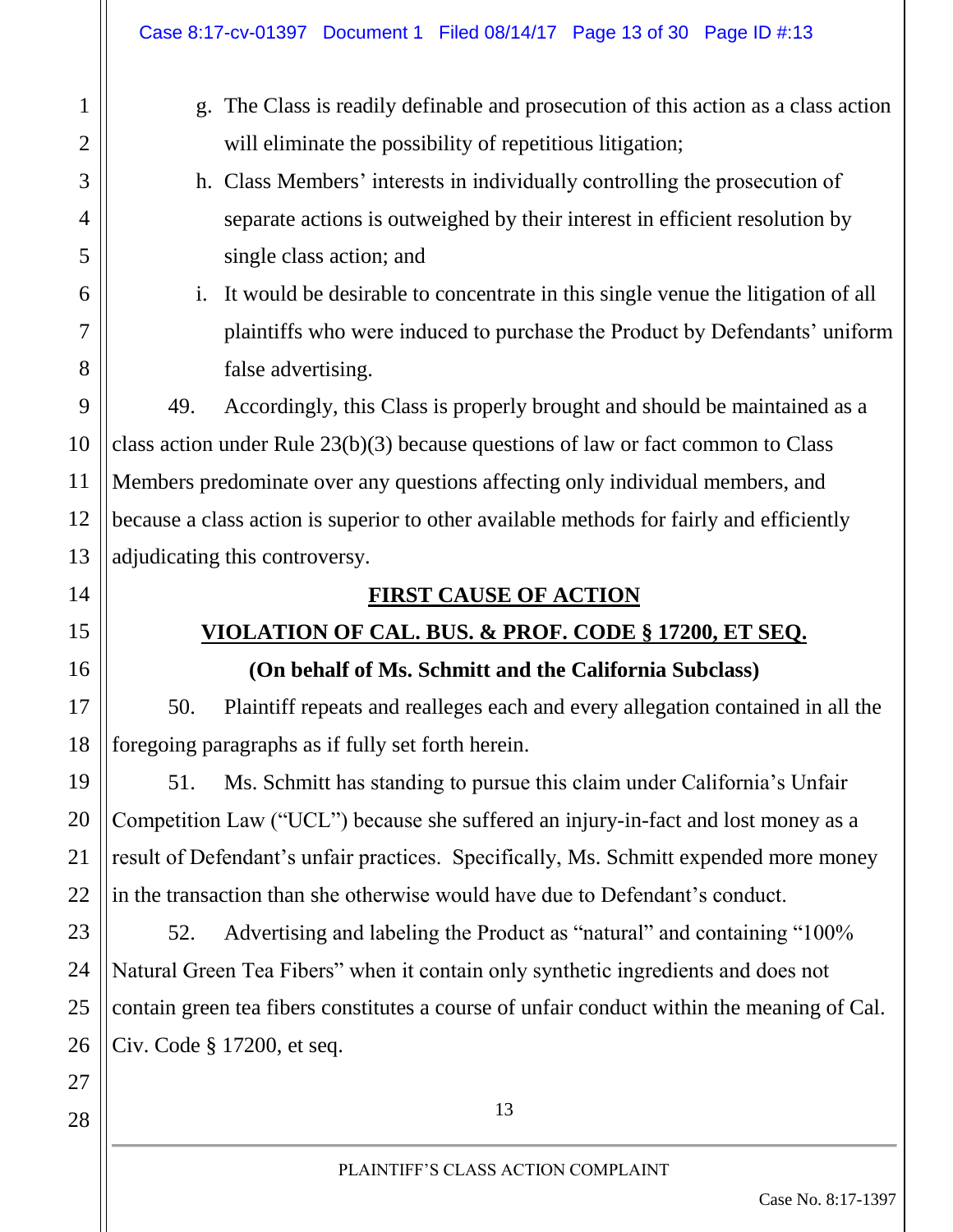53. The conduct of the Defendants harms the interests of consumers and market competition. There is no valid justification for Defendants' conduct.

54. Defendants engaged in unlawful business acts and practices by breaching implied and express warranties, and violating the Consumers Legal Remedies Act, Cal. Civ. Code § 1750, et seq.

55. Defendants engaged in fraudulent business practices by knowingly misrepresenting the Product as "natural" and consisting of "100% Natural Green Tea Fibers." Such practices are devoid of utility and outweighed by the gravity of harm to Ms. Schmitt and the California Subclass who lost money or property by paying for the Product.

56. Each of Defendants' unfair, unlawful and fraudulent practices enumerated above was the direct and proximate cause of financial injury to Ms. Schmitt and the Class. Defendant has unjustly benefitted as a result of its wrongful conduct. Ms. Schmitt and California Class members are accordingly entitled to have Defendant disgorge and restore to Ms. Schmitt and California Class members all monies wrongfully obtained by Defendant as a result of the conduct as alleged herein.

#### **SECOND CAUSE OF ACTION**

#### **VIOLATION OF CAL. CIV. CODE § 1750, ET SEQ.**

#### **(On behalf of Ms. Schmitt and the California Subclass)**

57. Plaintiff repeats and realleges each and every allegation contained in all the foregoing paragraphs as if fully set forth herein.

58. The Consumers Legal Remedies Act ("CLRA") was enacted to protect consumers against unfair and deceptive business practices. The CLRA applies to Defendants' acts and practices because the Act covers transactions involving the sale of goods to consumers.

14 59. Ms. Schmitt and members of the California Subclass members are "consumers" within the meaning of section 1761(d) of the California Civil Code, and

1

2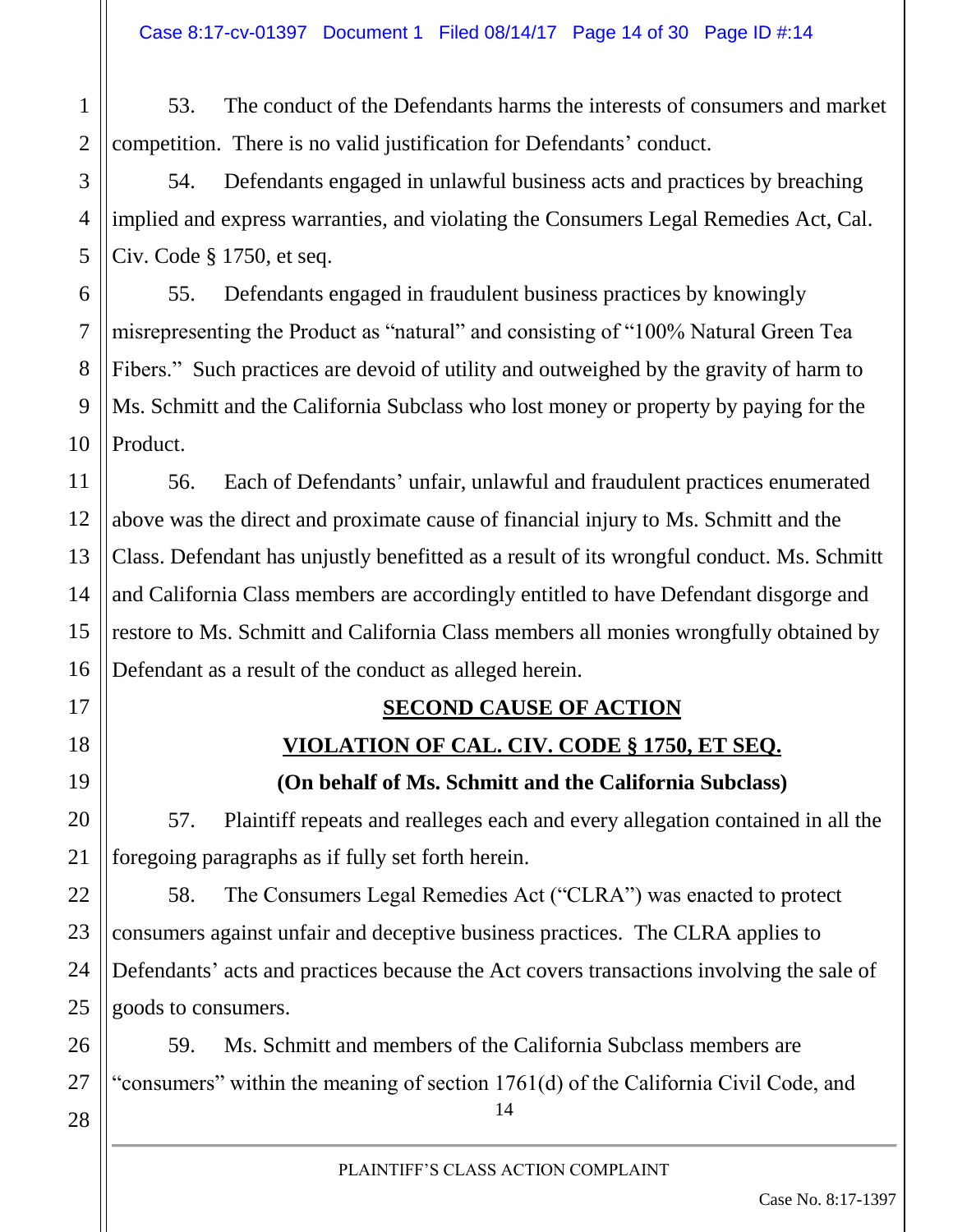they engaged in "transactions" within the meaning of sections 1761(e) and 1770 of the California Civil Code, including the purchases of the Products.

1

2

3

4

5

6

7

8

9

10

11

14

15

16

17

18

19

20

21

22

23

24

25

26

60. The Products are "goods" under Cal. Civ. Code §1761(a).

61. Defendants' unfair and deceptive business practices were intended to and did result in the sale of the Products.

62. Defendant violated the CLRA by engaging in the following unfair and deceptive practices:

63. Representing that Products have characteristics, uses or benefits that they do not have, in violation of section 1770(a)(5);

64. Representing that Products are of a particular standard, quality, or grade when they are not, in violation of section  $1770(a)(7)$ ; and

12 13 65. Advertising Products with the intent not to sell them as advertised, in violation of section 1770(a)(9).

66. If Ms. Schmitt and the California Class members had known that the Products were not "natural" and that they did not contain "100% Natural Green Tea Fibers" they would not have purchased the Products at all or purchased the Products at the prices they did.

67. As a direct and proximate result of Defendant's conduct, Ms. Schmitt and the California Class suffered injury and damages in an amount to be determined at trial.

68. Pursuant to California Civil Code § 1782(a), Ms. Schmitt sent Defendant a CLRA notice letter via certified mail, return receipt requested, advising Defendants that they are in violation of the CLRA and must correct, repair, replace or otherwise rectify the goods alleged to be in violation of § 1770.

69. At this time, Ms. Schmitt seeks injunctive relief but not monetary damages under the CLRA.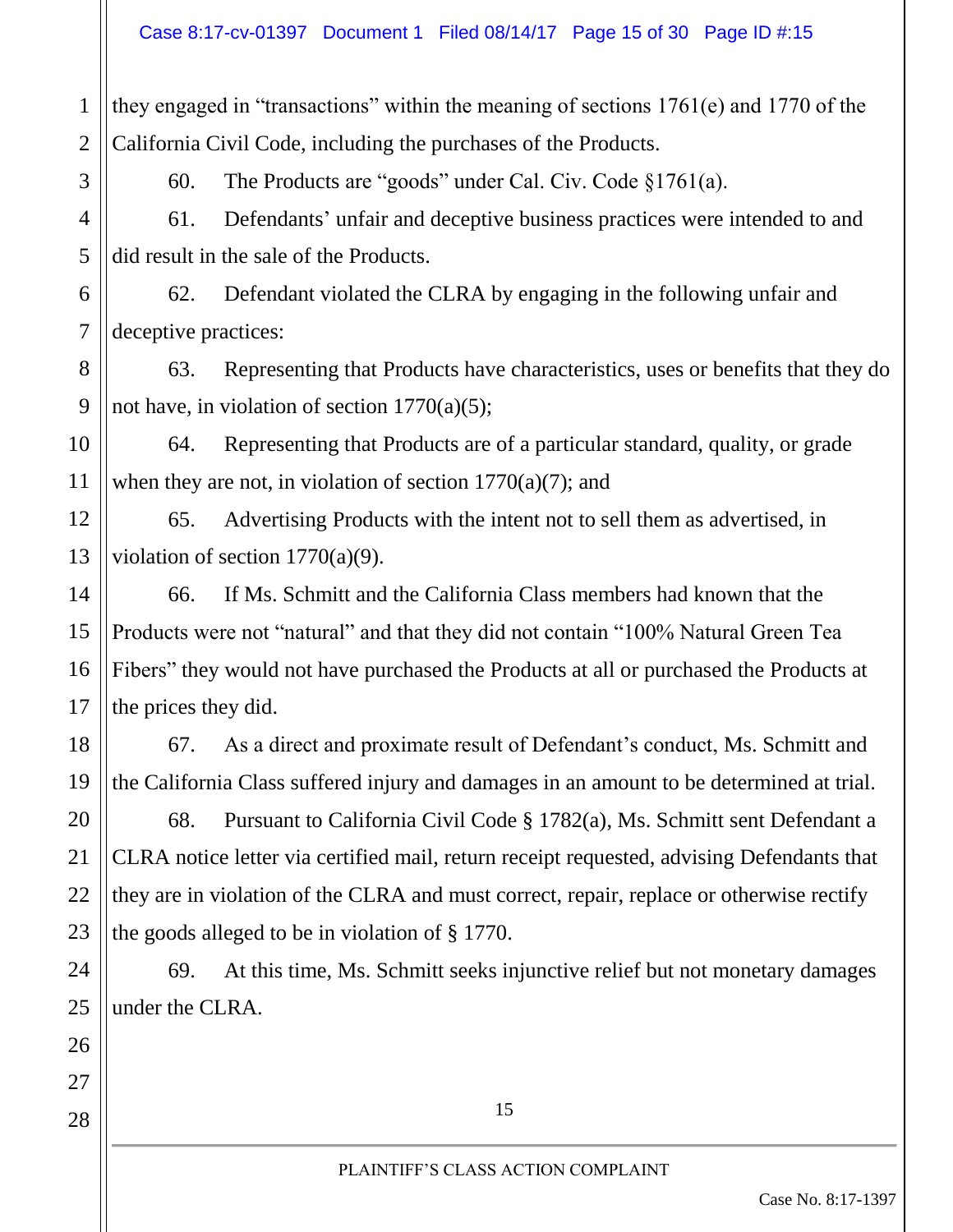### **THIRD CAUSE OF ACTION**

# **VIOLATION OF STATE CONSUMER PROTECTION STATUTES**

#### **(On Behalf of Plaintiff and All Class Members)**

70. Plaintiff repeats and realleges each and every allegation contained in all the foregoing paragraphs as if fully set forth herein.

71. Plaintiff and Class Members have been injured as a result of Defendants' violations of the following state consumer protection statutes, which also provide a basis for redress to Plaintiff and Class Members based on Defendants' fraudulent, deceptive, unfair and unconscionable acts, practices and conduct.

72. Defendants' conduct as alleged herein violates the consumer protection, unfair trade practices and deceptive acts laws of each of the following jurisdictions:

- a. **Alaska:** Defendants' practices violated Alaska's Unfair Trade Practices and Consumer Protection Act, Alaska Stat. § 45.50.471, *et seq.*
- b. **Arizona:** Defendants' practices violated Arizona's Consumer Fraud Act, Ariz. Rev. Stat. Ann. §§ 44-1521, *et seq*.
- c. **Arkansas:** Defendants' practices violated Arkansas Code Ann. § 4-88-101, *et seq.*
- d. **Colorado**: Defendants' practices violated Colorado's Consumer Protection Act, Colo. Rev. Stat. §§ 61-1-101, *et seq.*
	- e. **Connecticut:** Defendants' practices violated Connecticut's Gen. Stat. § 42- 110a, *et seq.*
- f. **Delaware:** Defendants' practices violated Delaware's Consumer Fraud Act, Del. Code Ann. tit. 6, § 2511, *et seq.* and the Deceptive Trade Practices Act, Del. Code Ann. tit. 6, § 2531, *et seq.*
	- g. **District of Columbia:** Defendants' practices violated the District of Columbia's Consumer Protection Act, D.C. Code § 28-3901, *et seq.*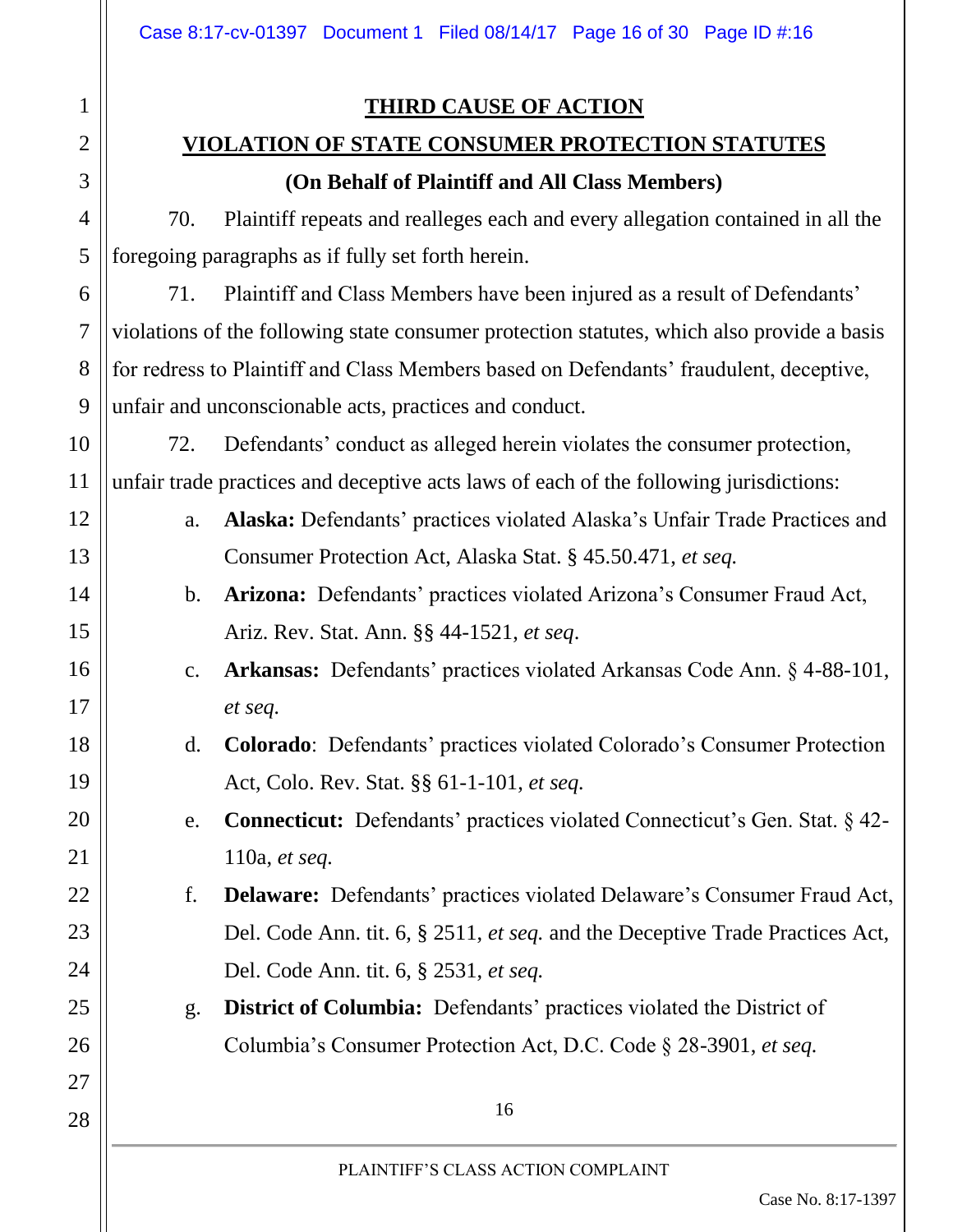#### Case 8:17-cv-01397 Document 1 Filed 08/14/17 Page 17 of 30 Page ID #:17

1

2

3

4

5

6

7

8

9

10

11

12

13

14

15

16

17

18

19

20

21

22

23

24

25

26

27

| h. | Florida: Defendants' practices violated the Florida Deceptive and Unfair          |  |  |
|----|-----------------------------------------------------------------------------------|--|--|
|    | Trade Practices Act, Fla. Stat. Ann. § 501.201, et seq.                           |  |  |
| i. | <b>Hawaii:</b> Defendants' practices violated the Hawaii's Uniform Deceptive      |  |  |
|    | Trade Practices Act, Haw. Rev. Stat. § 481A-1, et seq. and Haw. Rev. Stat. §      |  |  |
|    | 480-2.                                                                            |  |  |
| j. | Idaho: Defendants' practices violated Idaho's Consumer Protection Act,            |  |  |
|    | Idaho Code Ann. § 48-601, et seq.                                                 |  |  |
| k. | <b>Illinois:</b> Defendants' acts and practices violated Illinois' Consumer Fraud |  |  |
|    | and Deceptive Business Practices Act, 815 Ill. Comp. Stat. 505/2; and             |  |  |
|    | Uniform Deceptive Trade Practices Act, 815 Ill. Comp. Stat. 510/2.                |  |  |
| 1. | <b>Indiana:</b> Defendants' practices violated Indiana's Deceptive Consumer       |  |  |
|    | Sales Act, Ind. Code Ann. § 24-5-0.5-1, et seq.                                   |  |  |
| m. | Kansas: Defendants' practices violated Kansas's Consumer Protection Act,          |  |  |
|    | Kat. Stat. Ann. § 50-623, et seq.                                                 |  |  |
| n. | Kentucky: Defendants' practices violated Kentucky's Consumer Protection           |  |  |
|    | Act, Ky. Rev. Stat. Ann. § 367.110, et seq.                                       |  |  |
| 0. | Maine: Defendants' practices violated the Maine Unfair Trade Practices            |  |  |
|    | Act, 5 Me. Rev. Stat. Ann. Tit. 5, § 205-A, et seq. and 10 Me. Rev. Stat.         |  |  |
|    | Ann. § 1101, et seq.                                                              |  |  |
| p. | <b>Maryland:</b> Defendants' practices violated Maryland's Consumer Protection    |  |  |
|    | Act, Md. Code Ann. Com. Law § 13-101, et seq.                                     |  |  |
| q. | <b>Massachusetts:</b> Defendants' practices were unfair and deceptive acts and    |  |  |
|    | practices in violation of Massachusetts' Consumer Protection Act, Mass.           |  |  |
|    | Gen. Laws ch. 93A, § 2.                                                           |  |  |
| r. | <b>Michigan:</b> Defendants' practices violated Michigan's Consumer Protection    |  |  |
|    | Act, Mich. Comp. Laws Ann. § 445.901, et seq.                                     |  |  |
|    | 17                                                                                |  |  |
|    | PLAINTIFF'S CLASS ACTION COMPLAINT                                                |  |  |
|    | Case No. 8:17-1397                                                                |  |  |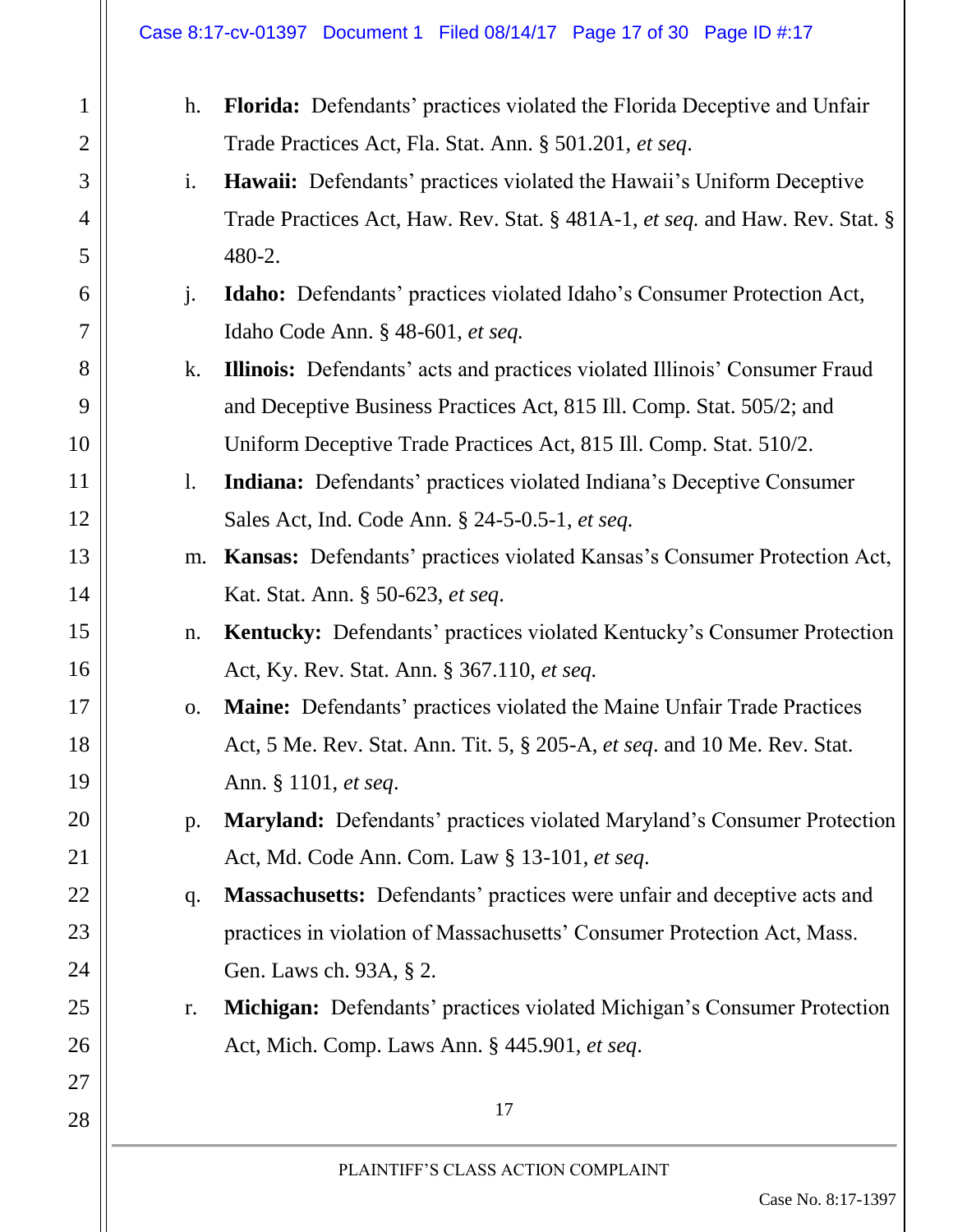#### Case 8:17-cv-01397 Document 1 Filed 08/14/17 Page 18 of 30 Page ID #:18

| 1                        |
|--------------------------|
| $\overline{c}$           |
| 3                        |
| $\overline{\mathcal{A}}$ |
| 5                        |
| 6                        |
| $\overline{7}$           |
| 8                        |
| 9                        |
| 10                       |
| 11                       |
| 12                       |
| 13                       |
| 14                       |
| 15                       |
| 16                       |
| 17                       |
| 18                       |
| 1 <sup>0</sup>           |
| $\Omega$                 |
| 21                       |
|                          |
|                          |
| 24                       |
| 25                       |
|                          |
| 26                       |
| 27                       |
| 28                       |

| S.  | <b>Minnesota:</b> Defendants' practices violated Minnesota's Prevention of       |
|-----|----------------------------------------------------------------------------------|
|     | Consumer Fraud Act, Minn. Stat. § 325F.68, et seq. and the Unlawful Trade        |
|     | Practices law, Minn. Stat. § 325D.09, et seq.                                    |
| t.  | <b>Missouri:</b> Defendants' practices violated Missouri's Merchandising         |
|     | Practices Act, Mo. Rev. Stat. § 407.010, et seq.                                 |
| u.  | Nebraska: Defendants' practices violated Nebraska's Consumer Protection          |
|     | Act, Neb. Rev. Stat. § 59-1601, et seq. and the Uniform Deceptive Trade          |
|     | Practices Act, § 87-302, et seq.                                                 |
| V.  | Nevada: Defendants' practices violated Nevada's Deceptive Trade                  |
|     | Practices Act, Nev. Rev. Stat. Ann. §§ 598.0903 and 41.600.                      |
| W.  | New Hampshire: Defendants' practices violated New Hampshire's                    |
|     | Regulation of Business Practices for Consumer Protection, N.H. Rev. Stat.        |
|     | Ann. § 358-A:1, et seq.                                                          |
| X.  | New Jersey: Defendants' practices violated New Jersey's Consumer Fraud           |
|     | Act, N.J. Stat. Ann. § 56:8-1, et seq.                                           |
| y.  | New Mexico: Defendants' practices violated New Mexico's Unfair                   |
|     | Practices Act, N.M. Stat. Ann. § 57-12-1, et seq.                                |
| Z.  | New York: Defendants' practices violated of New York General Business            |
|     | Law §§ 349 and 350;                                                              |
| aa. | North Carolina: Defendants' practices violated North Carolina's Unfair           |
|     | Deceptive Trade Practices Act, N.C. Gen. Stat. Ann. § 75-1, et seq.              |
|     | bb. North Dakota: Defendants' practices violated North Dakota's Unlawful         |
|     | Sales or Advertising Practices law, N.D. Cent. Code § 51-15-01, et seq.          |
| cc. | <b>Ohio:</b> Defendants' practices violated Ohio's Consumer Sales Practices Act, |
|     | Ohio Rev. Code Ann. § 1345.01, et seq. and Ohio's Deceptive Trade                |
|     | Practices Act. Ohio Rev. Code Ann. § 4165.01, et seq.                            |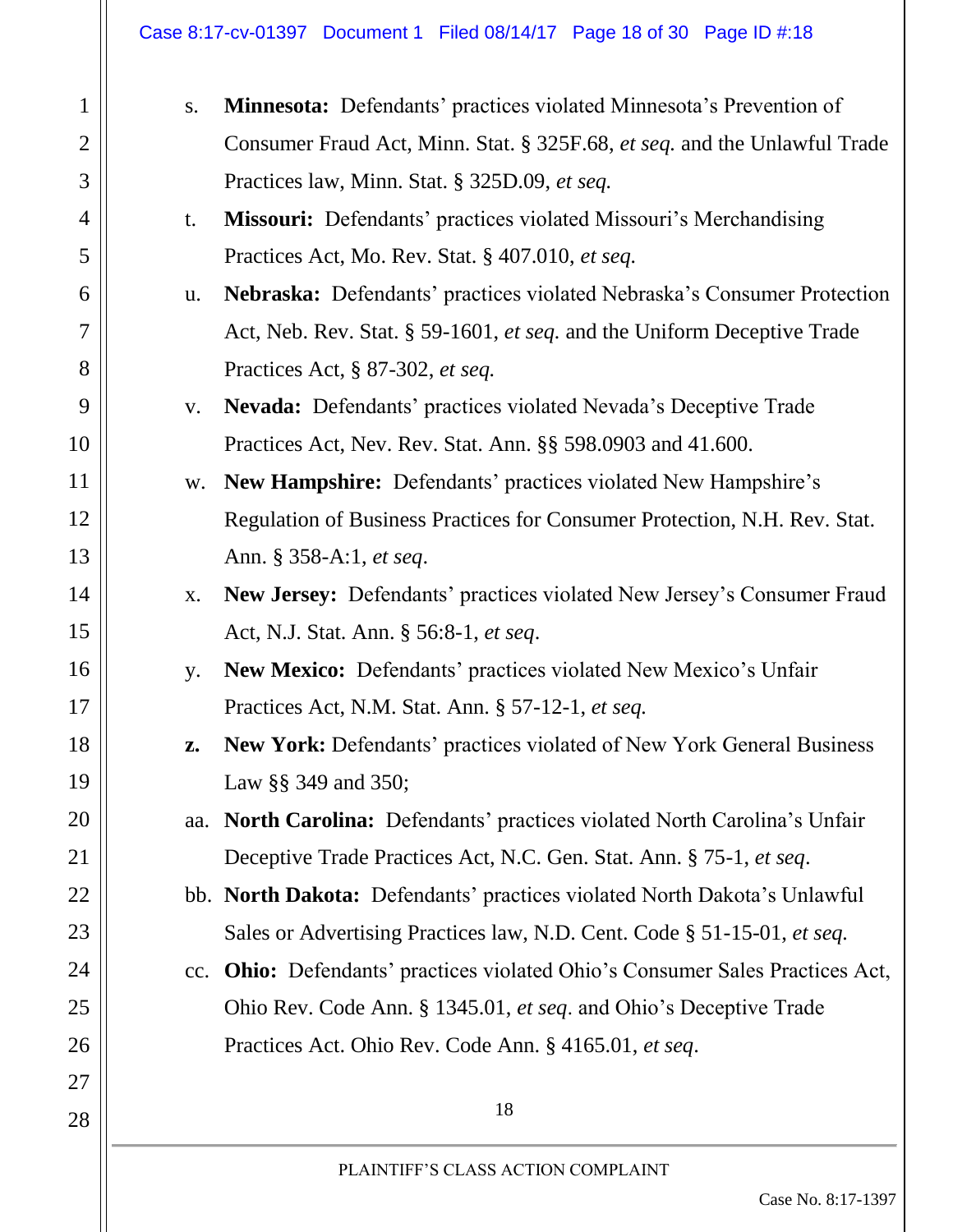#### Case 8:17-cv-01397 Document 1 Filed 08/14/17 Page 19 of 30 Page ID #:19

1

2

3

4

5

6

7

8

9

10

11

12

13

14

15

16

17

18

19

20

21

22

23

24

25

26

27

|     | dd. Oklahoma: Defendants' practices violated Oklahoma's Consumer                |
|-----|---------------------------------------------------------------------------------|
|     | Protection Act, Okla. Stat. Ann. tit. 15 § 751, et seq., and Oklahoma's         |
|     | Deceptive Trade Practices Act, Okla. Stat. Ann. tit. 78 § 51, et seq.           |
|     | ee. Oregon: Defendants' practices violated Oregon's Unlawful Trade Practices    |
|     | law, Or. Rev. Stat. § 646.605, et seq.                                          |
| ff. | <b>Pennsylvania:</b> Defendants' practices violated Pennsylvania's Unfair Trade |
|     | Practice and Consumer Protection Law, 73 Pa. Stat. Ann. § 201-1, et seq.        |
|     | gg. Rhode Island: Defendants' practices violated Rhode Island's Deceptive       |
|     | Trade Practices Act, R.I. Gen. Laws § 6-13.1-1, et seq.                         |
|     | hh. South Dakota: Defendants' practices violated South Dakota's Deceptive       |
|     | Trade Practices and Consumer Protection Act, S.D. Codified Laws § 37-24-        |
|     | 1, et seq.                                                                      |
| ii. | <b>Texas:</b> Defendants' practices violated Texas' Deceptive Trade Practices   |
|     | Consumer Protection Act, Tex. Bus. & Com. Code Ann. § 17.41, et seq.            |
| jj. | Utah: Defendants' practices violated Utah's Consumer Sales Practices Act,       |
|     | Utah Code Ann. § 13-11-1, et seq., and Utah's Truth in Advertising Law,         |
|     | Utah Code Ann. § 13-11a-1, et seq.                                              |
|     | kk. Vermont: Defendants' practices violated Vermont's Consumer Fraud Act,       |
|     | Vt. Stat. Ann. tit. 9 § 2451, et seq.                                           |
| 11. | <b>Washington:</b> Defendants' practices violated Washington Consumer           |
|     | Protection Act, Wash. Rev. Code Ann. § 19.86, et seq.                           |
|     | mm. West Virginia: Defendants' practices violated West Virginia's Consumer      |
|     | Credit and Protection Act, W. Va. Code § 46A-6-101, et seq.                     |
|     | <i>nn.</i> Wisconsin: Defendants' practices violated Wisconsin's Consumer Act,  |
|     | Wis. Stat. §421.101, et seq.                                                    |
|     | oo. Wyoming: Defendants' practices violated Wyoming's Consumer Protection       |
|     | Act, Wyo. Stat. Ann. §40-12-101, et seq.<br>19                                  |
|     | PLAINTIFF'S CLASS ACTION COMPLAINT                                              |
|     | Case No. 8:17-1397                                                              |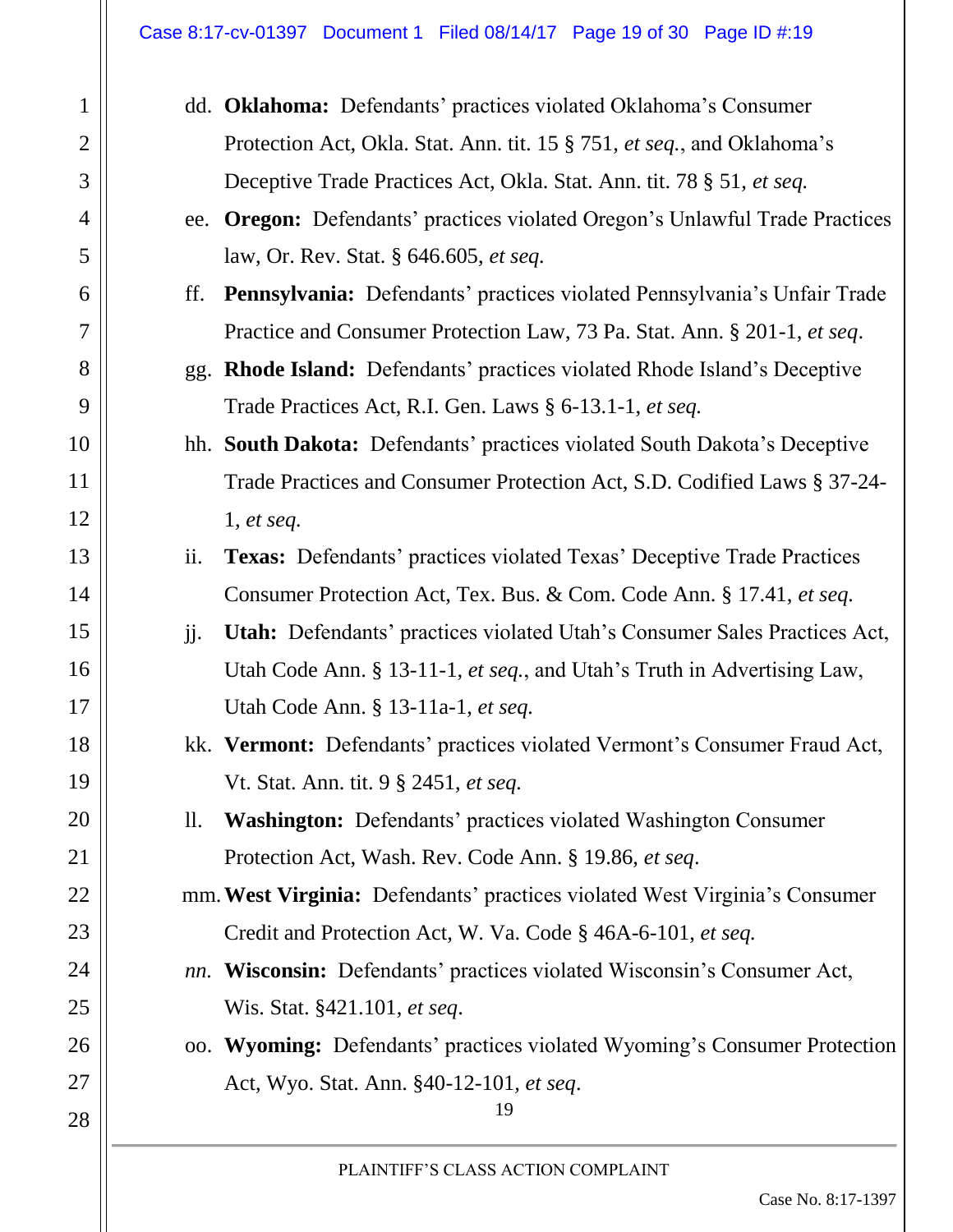Case 8:17-cv-01397 Document 1 Filed 08/14/17 Page 20 of 30 Page ID #:20

1 2 3 73. Defendants violated the aforementioned states' unfair and deceptive acts and practices laws by representing that the Product was "natural" and consisted of "100% Natural Green Tea Fibers."

74. Contrary to Defendants' representations, the Product is not "natural" and does not contain any green tea fibers.

75. Defendants' misrepresentations were material to Plaintiff's and Class Members' decision to pay a premium for the Product.

8 76. Defendants made their untrue and/or misleading statements and representations willfully, wantonly, and with reckless disregard for the truth.

4

5

6

7

9

17

18

19

20

21

22

23

24

25

26

27

28

10 11 12 77. As a result of Defendants' violations of the aforementioned states' unfair and deceptive practices laws, Plaintiff and Class Members paid a premium for the Product.

13 14 78. As a result of Defendants' violations, Defendants have been unjustly enriched.

15 16 79. Pursuant to the aforementioned states' unfair and deceptive practices laws, Plaintiff and Class Members are entitled to recover compensatory damages, restitution, punitive and special damages including but not limited to treble damages, reasonable attorneys' fees and costs and other injunctive or declaratory relief as deemed appropriate or permitted pursuant to the relevant law.

# **BREACH OF EXPRESS WARRANTY UNDER THE SONG-BEVERLY WARRANTY ACT**

**(On Behalf of Plaintiff and the California Subclass)**

80. Plaintiff repeats and realleges each and every allegation contained in the foregoing paragraphs as if fully set forth herein.

81. The Products are "consumer goods" within the meaning of § 1791 of the California Civil Code.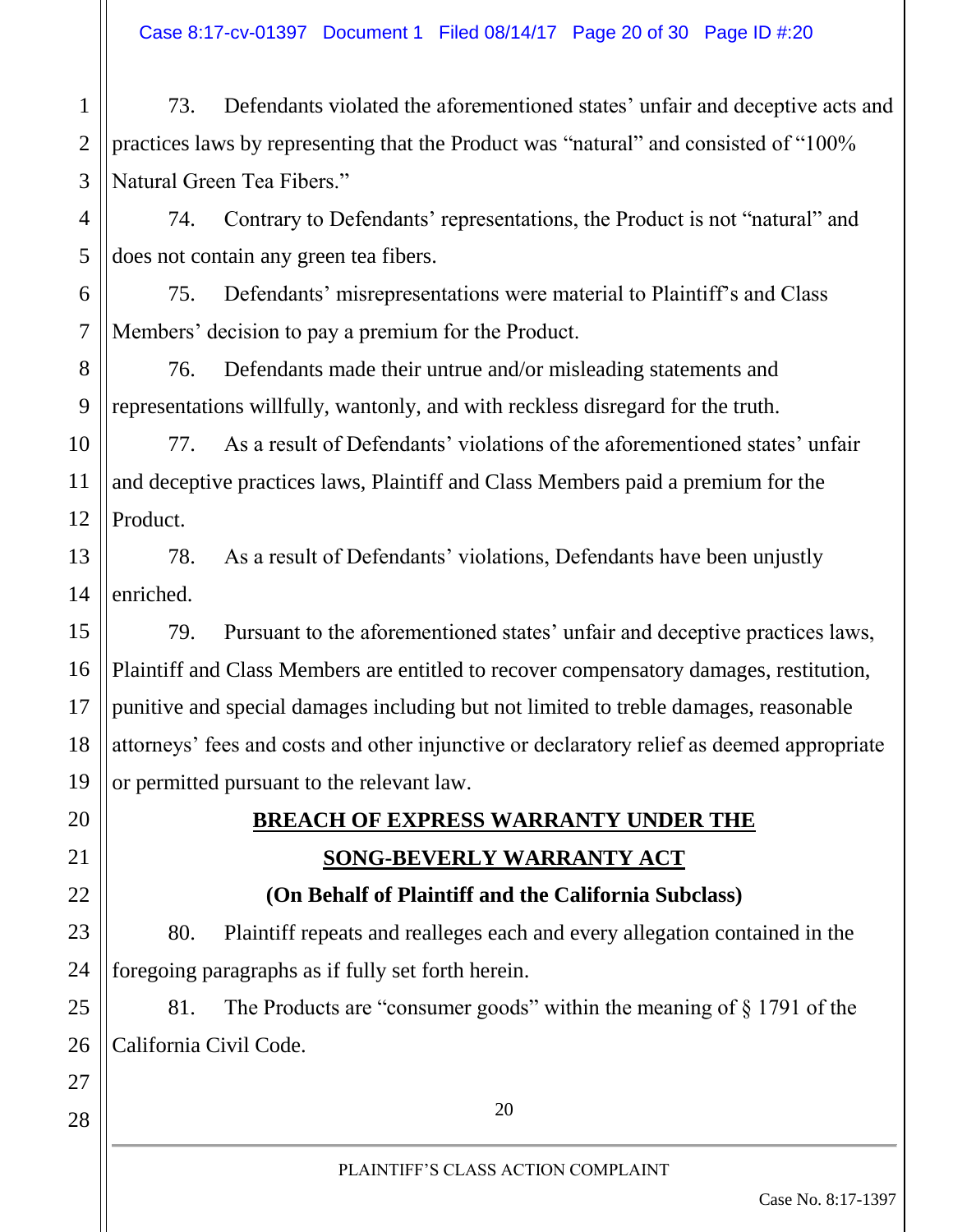1 2 82. Ms. Schmitt and the members of the California Subclass are "buyers" of consumer goods within the meaning of § 1791 of the California Civil Code.

83. Ms. Schmitt and the members of the California Subclass purchased the Product primarily for personal, family, or household purposes.

3

4

5

6

11

12

13

14

15

16

17

18

19

20

21

22

23

24

25

26

27

28

84. At all relevant times, Defendants were "manufacturers," "distributors," and/or "sellers" within the meaning of § 1791 of the California Civil Code.

7 8 85. At all relevant times, Defendants were "merchants" with respect to the Product.

9 10 86. Defendants expressly warranted that the Product was "natural" and contained "100% Natural Green tea fibers."

87. Defendants' express warranty extends to the members of the California Class because they are natural persons who could have been expected to use the Products and because it was foreseeable that members of the California Class would purchase the Products through distributors as a result of Defendants' multi-level marketing business.

88. At all times, Defendants knew that the Products were not "natural" and did not contain "100% Natural Green tea fibers."

89. Defendants breached their express warranty to the members of the California Subclass.

90. Plaintiff notified Defendants on behalf of the Class of their breaches within a reasonable time after she discovered it.

91. Ms. Schmitt, on behalf of the California Subclass, demands judgment against Defendants for damages in an amount to be determined at trial, together with reasonable attorney's fees and costs.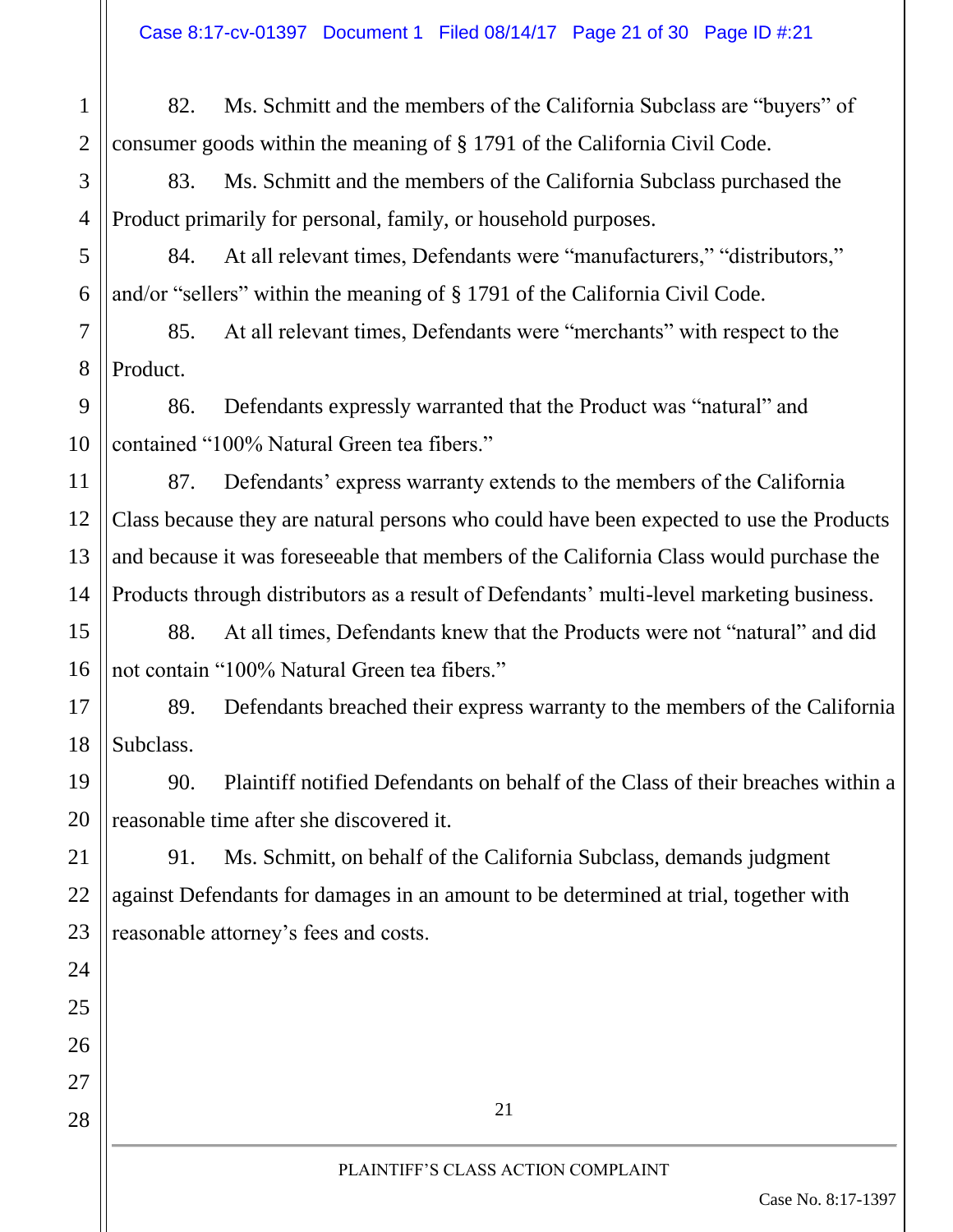# **BREACH OF IMPLIED WARRANTY UNDER THE SONG-BEVERLY WARRANTY ACT**

**(On Behalf of Plaintiff and the California Subclass)**

92. Plaintiff repeats and realleges each and every allegation contained in the foregoing paragraphs as if fully set forth herein.

93. As merchants of the Products, Defendants impliedly warranted to the members of the California Class that the Products were merchantable, would pass without objection in the trade, and were fit for the ordinary purpose for which they were used.

94. The ordinary purpose for which the Product would be used is as a natural alternative to traditional mascara that contained chemicals.

95. Defendants' implied warranty of merchantability extended to the members of the California Subclass it was foreseeable that members of the California Class would purchase the Products through distributors as a result of Defendants' multi-level marketing business.

96. The Products were not merchantable at the time of their sale because they would not pass without objection in the trade of goods purported to be "natural" and because they contained ingredients other than green tea fibers.

97. The Products were not merchantable at the time of their sale because they were not fit for the ordinary purpose for which they were to be used, as a natural alternative to mascaras that contained chemicals.

98. Defendants breached the implied warranty of merchantability.

99. Plaintiff notified Defendants on behalf of the Class of their breaches within a reasonable time after she discovered it.

25 26 100. Ms. Schmitt, on behalf of the California Subclass, demands judgment against Defendants for damages in an amount to be determined at trial, together with reasonable attorney's fees and costs.

28

27

1

2

3

4

5

6

7

8

9

10

11

12

13

14

15

16

17

18

19

20

21

22

23

24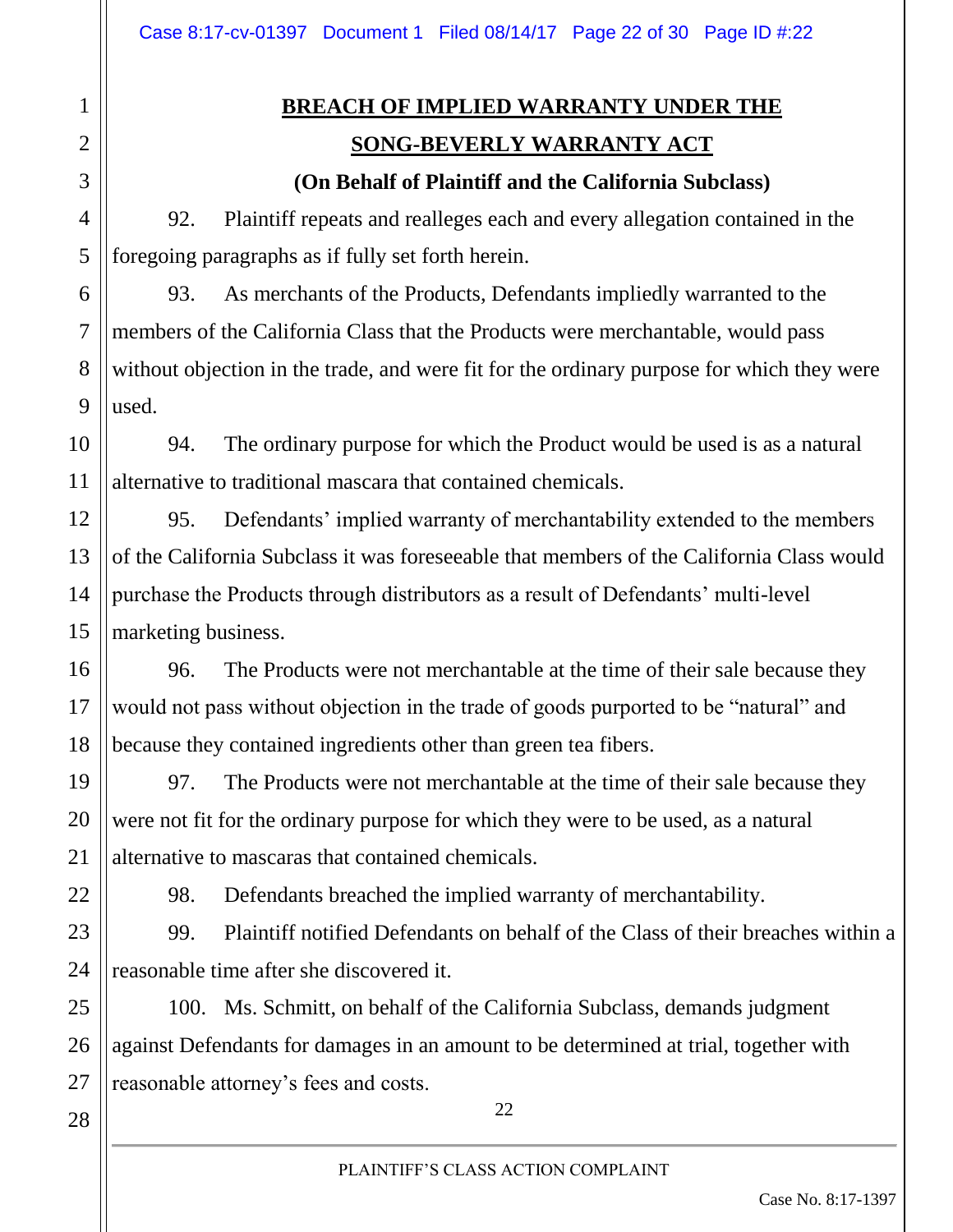1

2

3

4

5

6

7

8

9

10

11

12

13

14

15

16

17

18

19

20

21

22

23

24

25

26

27

28

# **BREACH OF EXPRESS WARRANTY LAWS OF OTHER STATES (On Behalf of Plaintiff and All Class Members)**

101. Plaintiff repeats and realleges each and every allegation contained in the foregoing paragraphs as if fully set forth herein.

102. Defendants provided the Plaintiff and Class Members with an express warranty in the form of written affirmations of fact promising and representing that the Product is "Natural" and that it contains 100% Natural Green Tea Fibers."

103. The above affirmations of fact were not couched as "belief" or "opinion," and were not "generalized statements of quality not capable of proof or disproof."

104. These affirmations of fact became part of the basis for the bargain and were material to the Plaintiff's and Class Members' transactions.

105. Plaintiff and Class Members reasonably relied upon the Defendants' affirmations of fact and justifiably acted in ignorance of the material facts omitted or concealed when they decided to buy Defendants' Product.

106. Within a reasonable time after she knew or should have known of Defendants' breach, Plaintiff, on behalf of herself and Class Members, placed Defendants on notice of their breach.

107. Defendants breached the express warranty because the Product is not "natural" because it contains synthetic ingredients and because it contains ingredients other than "100% Natural Green Tea Fibers."

108. Defendants thereby breached the following state warranty laws:

- a. Code of Ala. § 7-2-313;
- b. Alaska Stat. § 45.02.313;
- c. A.R.S. § 47-2313;
- d. A.C.A. § 4-2-313;
- e. Cal. Comm. Code § 2313;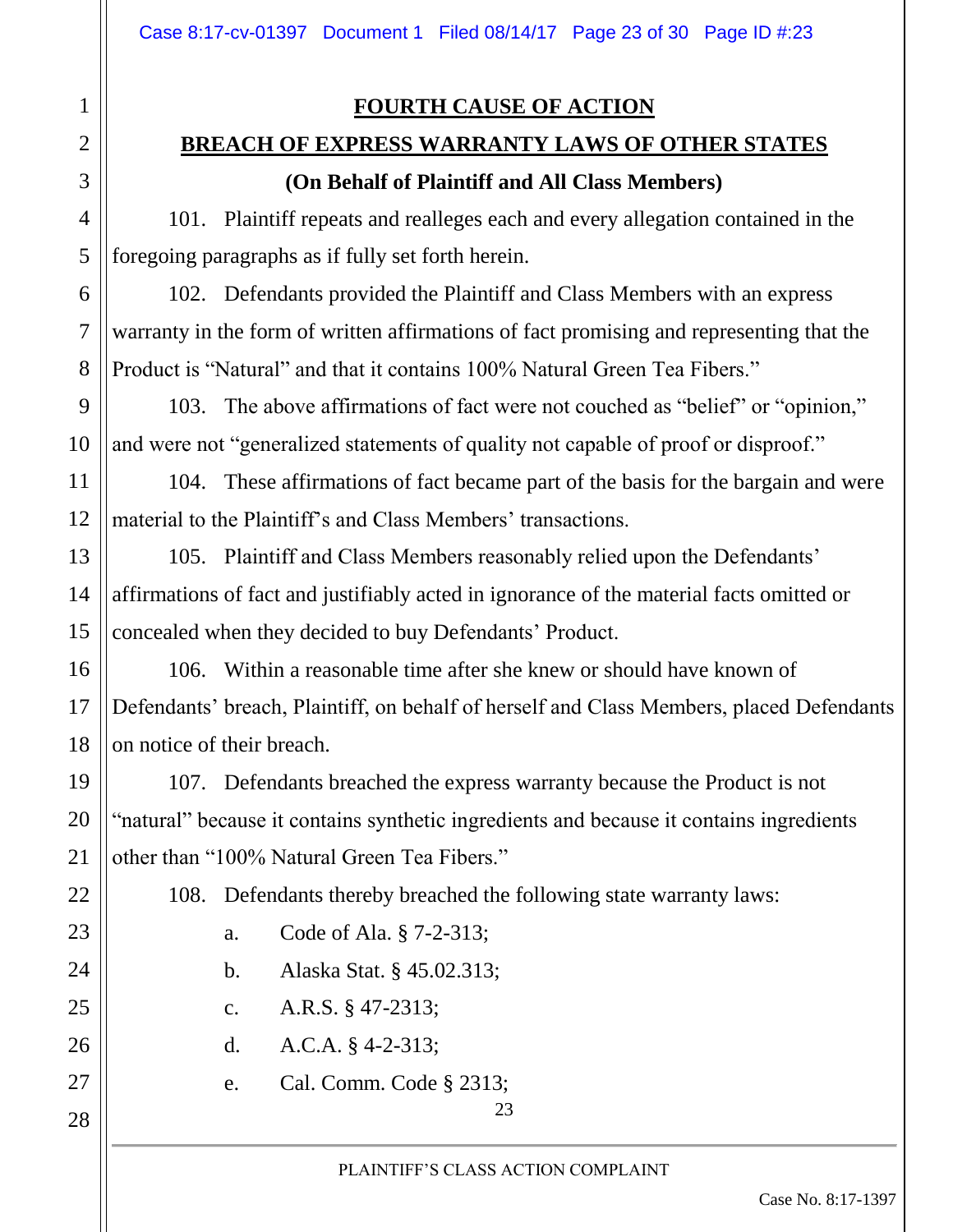# Case 8:17-cv-01397 Document 1 Filed 08/14/17 Page 24 of 30 Page ID #:24

| $\mathbf 1$    | f.  | Colo. Rev. Stat. § 4-2-313;           |
|----------------|-----|---------------------------------------|
| $\overline{2}$ | g.  | Conn. Gen. Stat. § 42a-2-313;         |
| 3              | h.  | 6 Del. C. § 2-313;                    |
| 4              | i.  | D.C. Code § 28:2-313;                 |
| 5              | j.  | Fla. Stat. § 672.313;                 |
| 6              | k.  | $O.C.G.A. § 11-2-313;$                |
| 7              | 1.  | H.R.S. § 490:2-313;                   |
| 8              | m.  | Idaho Code § 28-2-313;                |
| 9              | n.  | 810 I.L.C.S. 5/2-313;                 |
| 10             | 0.  | Ind. Code $\S$ 26-1-2-313;            |
| 11             | p.  | Iowa Code § 554.2313;                 |
| 12             | q.  | K.S.A. § 84-2-313;                    |
| 13             | r.  | K.R.S. § 355.2-313;                   |
| 14             | S.  | 11 M.R.S. § 2-313;                    |
| 15             | t.  | Md. Commercial Law Code Ann. § 2-313; |
| 16             | u.  | 106 Mass. Gen. Laws Ann. § 2-313;     |
| 17             | V.  | M.C.L.S. § 440.2313;                  |
| 18             | W.  | Minn. Stat. § 336.2-313;              |
| 19             | X.  | Miss. Code Ann. § 75-2-313;           |
| 20             | y.  | R.S. Mo. $\S$ 400.2-313;              |
| 21             | Z.  | Mont. Code Anno. § 30-2-313;          |
| 22             | aa. | Neb. Rev. Stat. § 2-313;              |
| 23             | bb. | Nev. Rev. Stat. Ann. § 104.2313;      |
| 24             | cc. | R.S.A. 382-A:2-313;                   |
| 25             | dd. | N.J. Stat. Ann. § 12A:2-313;          |
| 26             | ee. | N.M. Stat. Ann. § 55-2-313;           |
| 27             | ff. | N.Y. U.C.C. Law § 2-313;              |
| 28             |     | 24                                    |
|                |     | PLAINTIFF'S CLASS ACTION COMPLAINT    |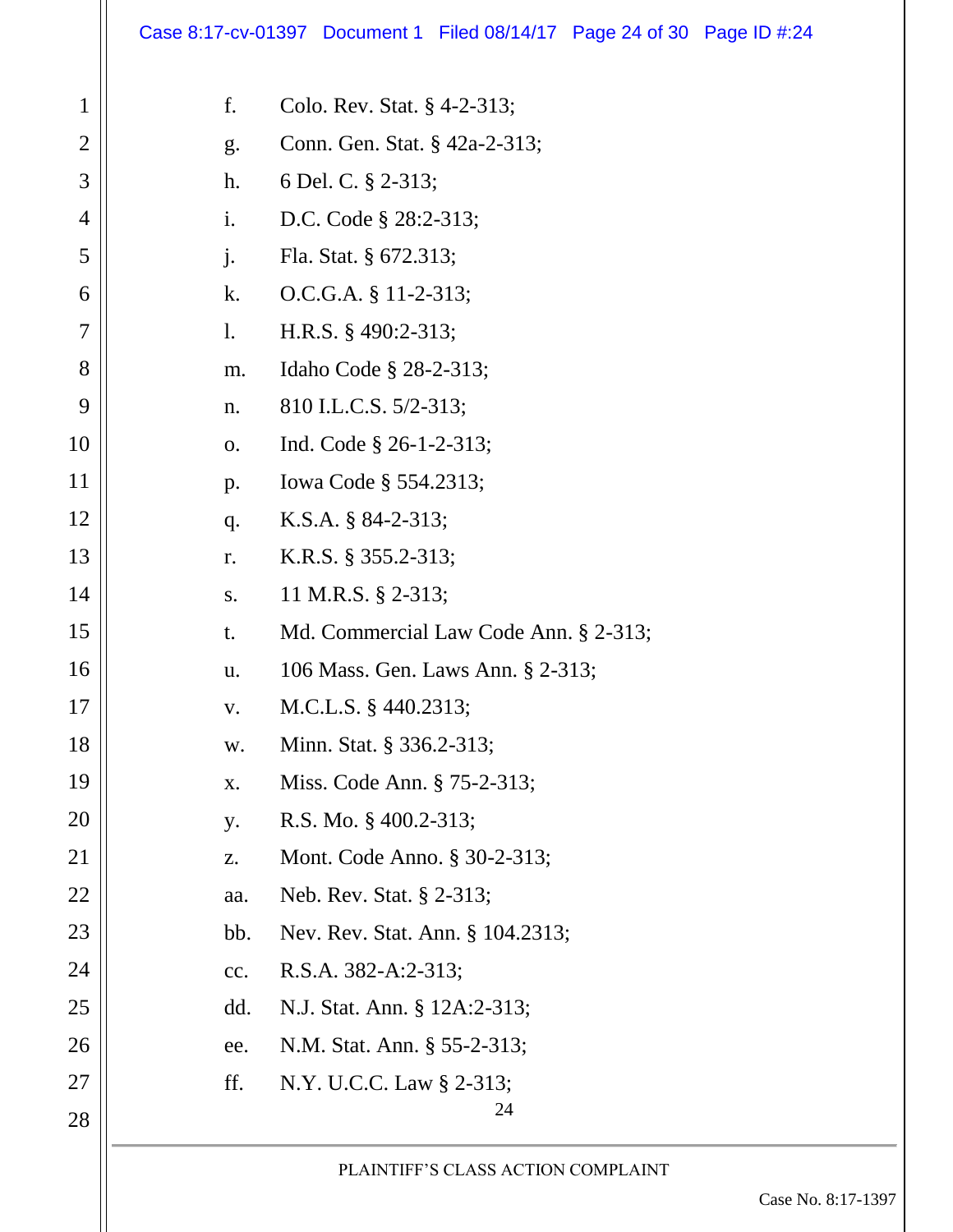# Case 8:17-cv-01397 Document 1 Filed 08/14/17 Page 25 of 30 Page ID #:25

| $\mathbf{1}$   | gg. | N.C. Gen. Stat. § 25-2-313;                                                      |
|----------------|-----|----------------------------------------------------------------------------------|
| $\overline{2}$ | hh. | N.D. Cent. Code § 41-02-30;                                                      |
| 3              | ii. | II. O.R.C. Ann. § 1302.26;                                                       |
| 4              | jj. | 12A Okl. St. § 2-313;                                                            |
| 5              | kk. | Or. Rev. Stat. § 72-3130;                                                        |
| 6              | 11. | 13 Pa. Rev. Stat. § 72-3130;                                                     |
| 7              | mm. | R.I. Gen. Laws § 6A-2-313;                                                       |
| 8              | nn. | S.C. Code Ann. § 36-2-313;                                                       |
| 9              | 00. | S.D. Codified Laws, § 57A-2-313;                                                 |
| 10             | pp. | Tenn. Code Ann. § 47-2-313;                                                      |
| 11             | qq. | Tex. Bus. & Com. Code § 2.313;                                                   |
| 12             | rr. | Utah Code Ann. § 70A-2-313;                                                      |
| 13             | SS. | 9A V.S.A. § 2-313;                                                               |
| 14             | tt. | Va. Code Ann. § 59.1-504.2;                                                      |
| 15             | uu. | Wash. Rev. Code Ann. § 6A.2-313;                                                 |
| 16             | VV. | W. Va. Code § 46-2-313;                                                          |
| 17             | ww. | Wis. Stat. § 402.313;                                                            |
| 18             | XX. | Wyo. Stat. § 34.1-2-313.                                                         |
| 19             |     | 109. As a direct and proximate result of Defendants' breach of express warranty, |
| 20             |     | Plaintiff and Class Members were damaged in an amount to be proven at trial.     |
| 21             |     | <b>FIFTH CAUSE OF ACTION</b>                                                     |
| 22             |     | <b>VIOLATION OF THE MAGNUSON-MOSS</b>                                            |
| 23             |     | <b>WARRANTY ACT, 15 U.S.C. § 2301 et seq.</b>                                    |
| 24             |     | (On Behalf of Plaintiff and All Class Members)                                   |
| 25             |     | 110. Plaintiff repeats and realleges each and every allegation contained in the  |
| 26             |     | foregoing paragraphs as if fully set forth herein.                               |
| 27             |     |                                                                                  |
| 28             |     | 25                                                                               |
|                |     | PLAINTIFF'S CLASS ACTION COMPLAINT                                               |
|                |     | Case No. 8:17-1397                                                               |
|                |     |                                                                                  |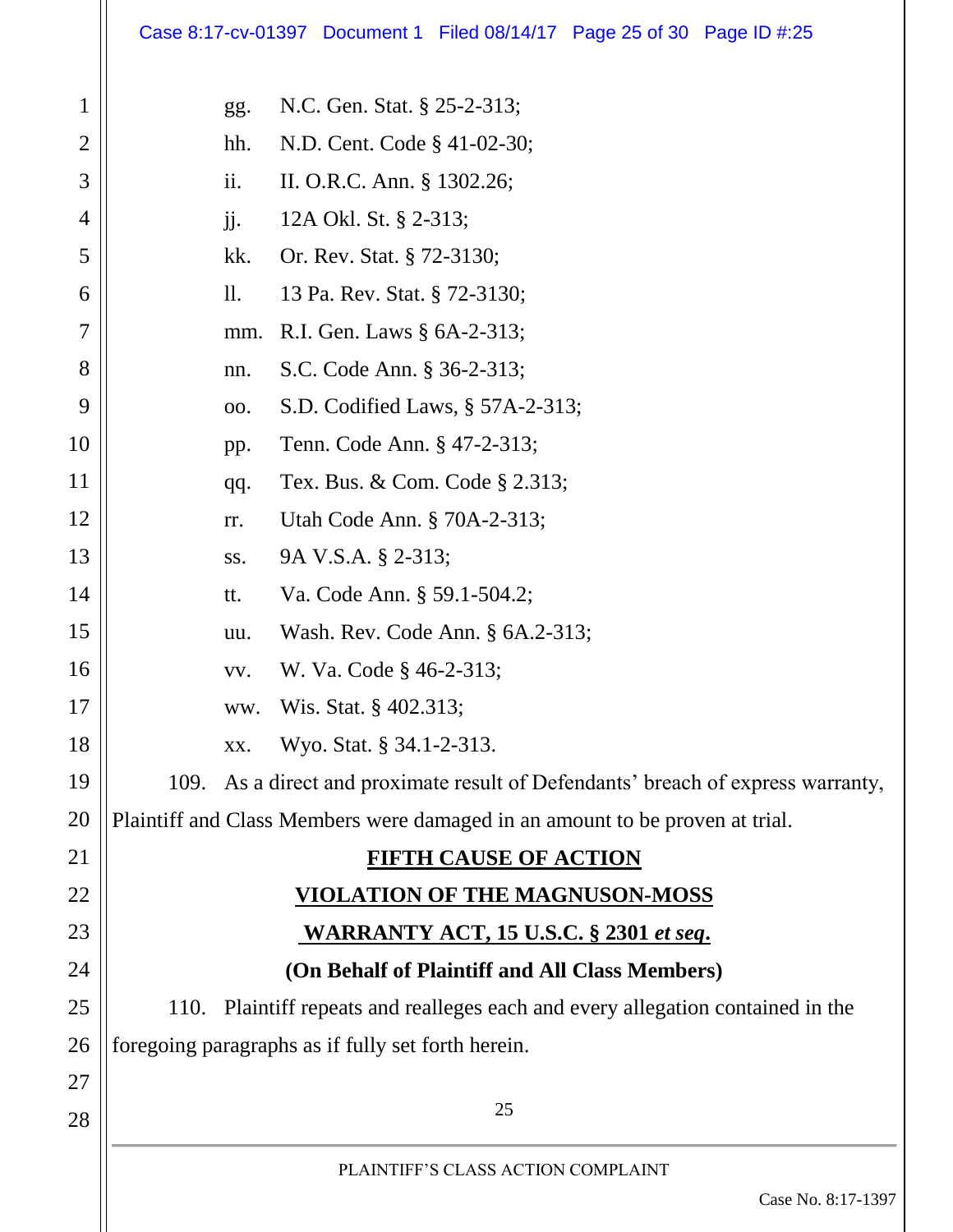111. Plaintiff brings this claim individually and on behalf of all members of the Class. Upon certification, the Class will consist of more than 100 named Plaintiffs.

112. The Magnuson-Moss Warranty Act provides a federal remedy for consumers who have been damaged by the failure of a supplier or warrantor to comply with any obligation under a written warranty or implied warranty, or other various obligations established under the Magnuson-Moss Warranty Act, 15 U.S.C. § 2301 *et seq*.

7 8 113. The Product is a "consumer product" within the meaning of the Magnuson-Moss Warranty Act, 15 U.S.C. § 2301(1).

114. Plaintiff and other members of the Class are "consumers" within the meaning of the Magnuson-Moss Warranty Act, 15 U.S.C. § 2301(3).

115. Defendants are "suppliers" and "warrantors" within the meaning of the Magnuson-Moss Warranty Act, 15 U.S.C. §§ 2301(4) & 2301(5).

116. Defendants represented in writing that the Product is "Natural" and that it contained "100% Natural Green Tea Fibers."

117. These statements were made in connection with the sale of the Product and relate to the nature of the Product and affirm and promise that the Product is as represented and defect free and, as such, are "written warranties" within the meaning of the Magnuson-Moss Warranty Act, 15 U.S.C. § 2301(6)(A).

118. As alleged herein, Defendants breached the written warranty by selling consumers Product that is not "Natural" and does not contain "100% Natural Green Tea Fibers."

119. The Product does not conform to the Defendants' written warranty and therefore violates the Magnuson-Moss Warranty Act, 15 U.S.C. § 2301 *et seq*. Consequently, Plaintiff and the other members of the Class have suffered injury and are

entitled to damages in an amount to be proven at trial.

28

1

2

3

4

5

6

9

10

11

12

13

14

15

16

17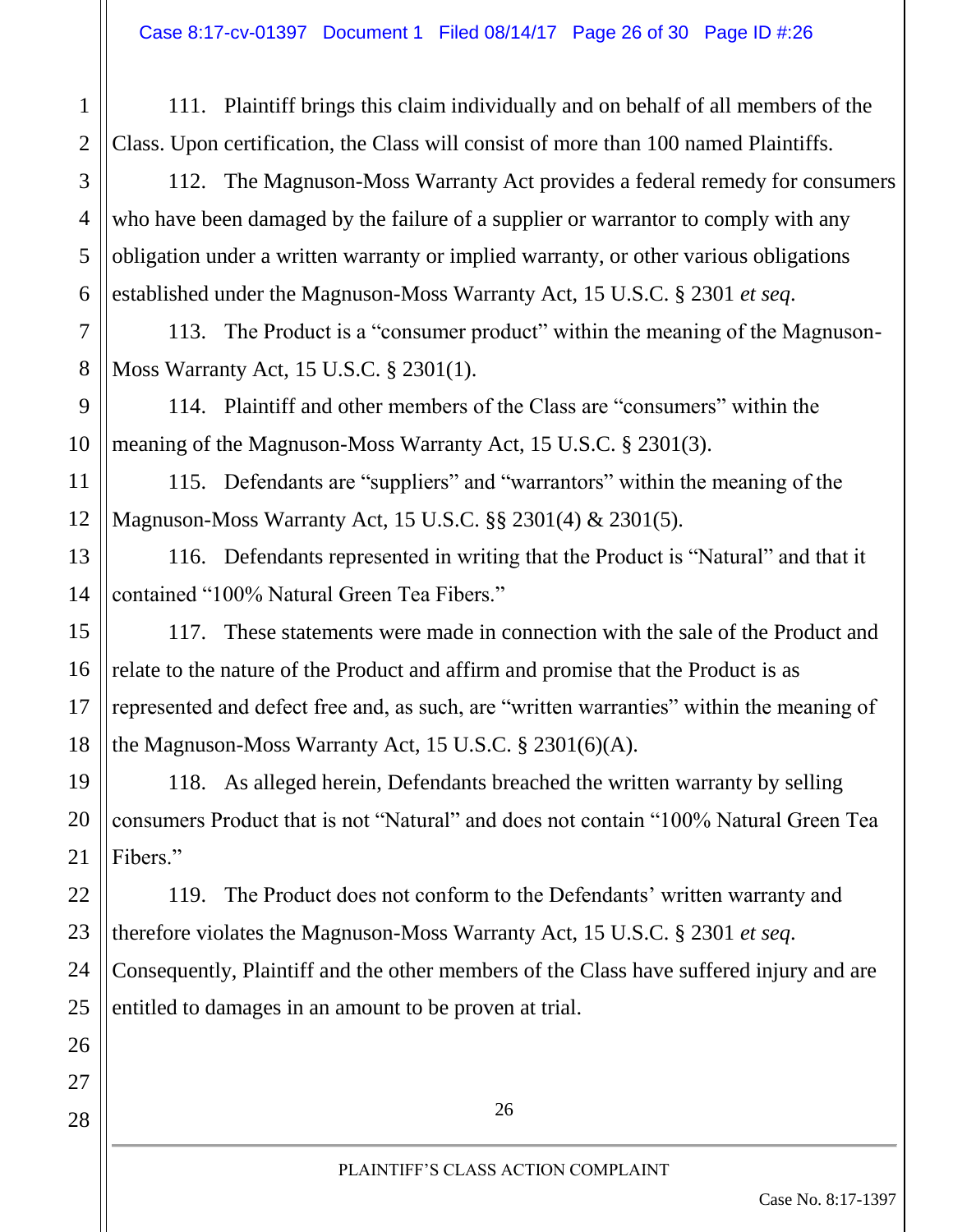#### **SIXTH CAUSE OF ACTION**

# **BREACH OF IMPLIED WARRANTY OF MERCHANTIBILITY LAWS OF OTHER STATES**

#### **(On Behalf of Plaintiff and All Class Members)**

120. Plaintiff repeats and realleges each and every allegation contained in the foregoing paragraphs as if fully set forth herein.

121. Defendants are in the business of manufacturing, distributing, marketing and advertising eyelash mascara.

122. Under the Uniform Commercial Code's implied warranty of merchantability, the Defendants warranted to Plaintiff and Class Members that the Product is "Natural" and that it contained "100% Natural Green Tea Fibers."

123. Defendants breached the implied warranty of merchantability in that Defendants' Product's ingredients deviate from the label and product description, and reasonable consumers expecting a product that conforms to its label would not accept the Defendants' Product if they knew that they actually contained synthetic ingredients, that are not "Natural" and that it contains ingredients other than green tea fibers.

124. Within a reasonable amount of time after the Plaintiff discovered that the Product contain synthetic ingredients, Plaintiff notified the Defendants of such breach.

125. The inability of the Defendants' Product to meet the label description was wholly due to the Defendants' fault and without Plaintiff's or Class Members' fault or neglect, and was solely due to the Defendants' manufacture and distribution of the Product to the public.

126. As a result of the foregoing, Plaintiff and Class Members have been damaged in the amount paid for the Defendants' Product, together with interest thereon from the date of purchase.

1

2

3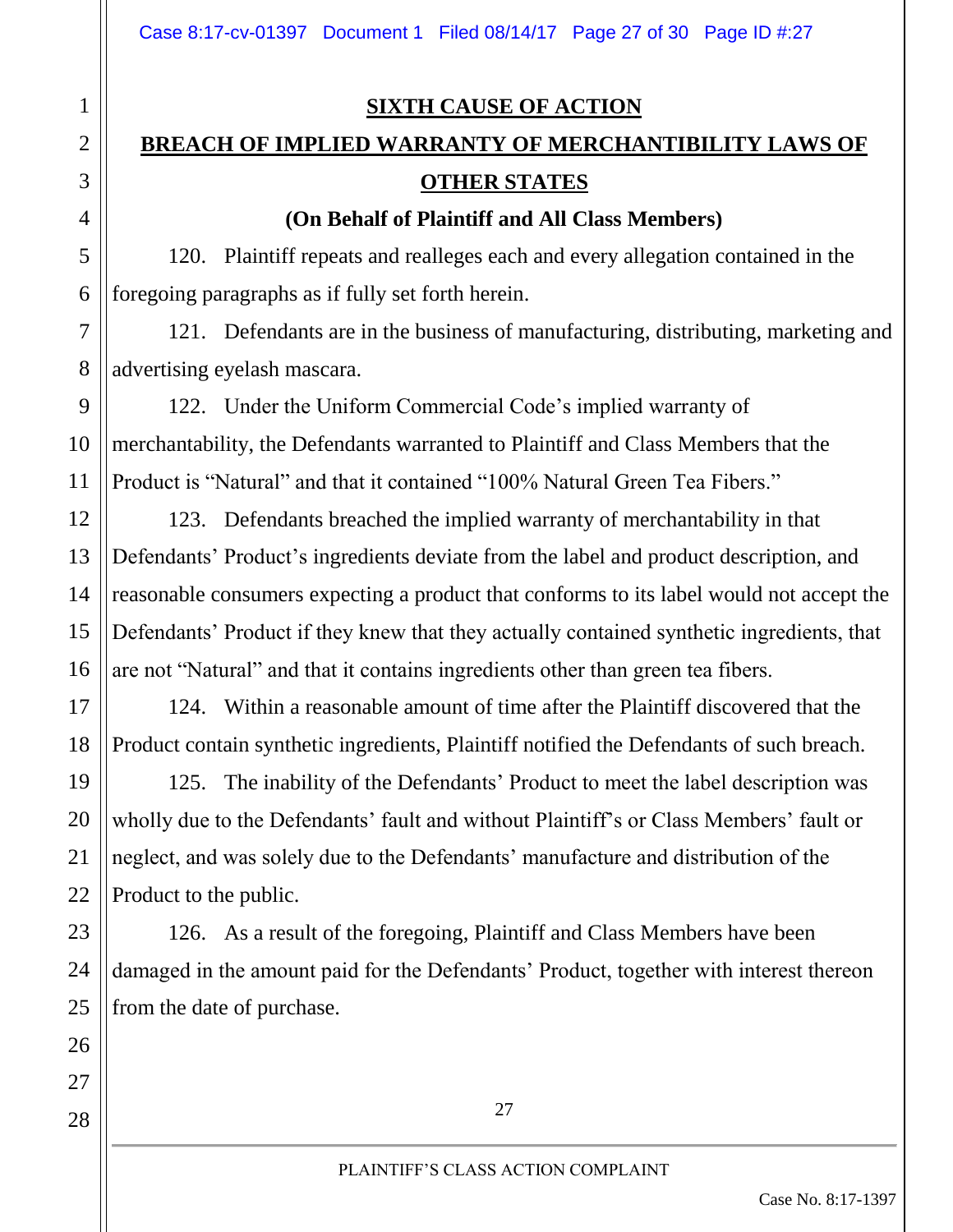1

2

3

4

5

6

7

8

9

10

11

12

15

16

17

18

19

20

21

22

23

24

25

26

27

28

#### **SEVENTH CAUSE OF ACTION**

# **BREACH OF IMPLIED WARRANTY OF FITNESS FOR A PARTICULAR PURPOSE LAWS OF OTHER STATES**

#### **(On Behalf of Plaintiff and All Class Members)**

127. Plaintiff repeats and realleges each and every allegation contained in the foregoing paragraphs as if fully set forth herein.

128. Defendants knew or had reason to know that the Plaintiff and other Class Members were buying their Product with the specific purpose of buying products that contained exclusively natural ingredients and/or contained only green tea fibers.

129. Plaintiff and the other Class Members, intending to use wholly natural products and/or those that contain only green tea fibers, relied on the Defendants in selecting their Product to fit their specific intended use.

13 14 130. Defendants held themselves out as having particular knowledge of the Defendants' Product's ingredients.

131. Plaintiff's and Class Members' reliance on Defendants in selecting Defendants' Product to fit their particular purpose was reasonable given Defendants' claims and representations in their advertising, packaging and labeling concerning the Product's ingredients.

132. Plaintiff and the other Class Members' reliance on Defendants in selecting Defendants' Product to fit their particular use was reasonable given Defendants' particular knowledge of the Product it manufactures and distributes.

133. As a result of the foregoing, Plaintiff and Class Members have been damaged in the amount paid for the Defendants' Product, together with interest thereon from the date of purchase.

#### **JURY DEMAND**

Plaintiff demands a trial by jury on all issues.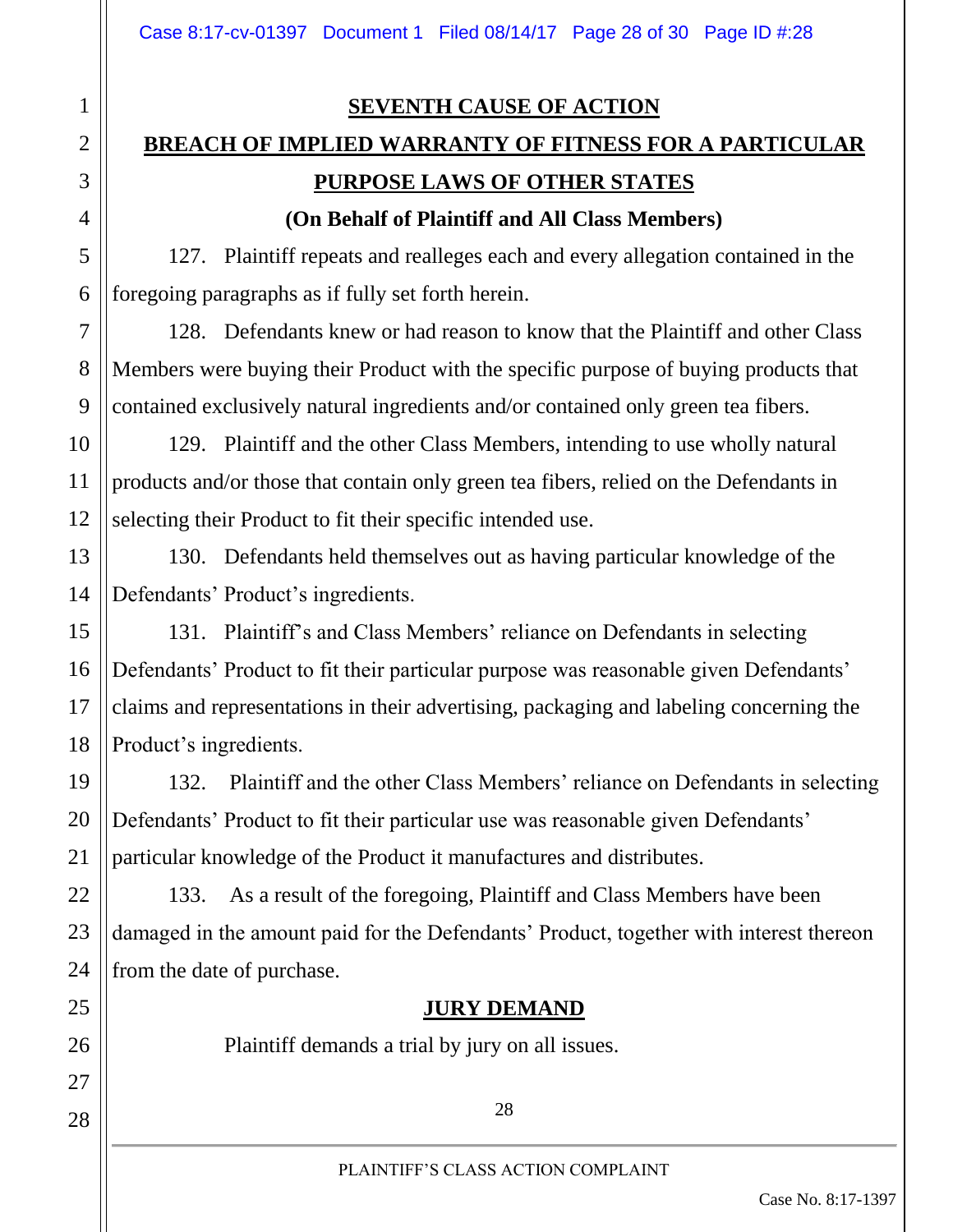|                | Case 8:17-cv-01397 Document 1 Filed 08/14/17 Page 29 of 30 Page ID #:29               |  |  |
|----------------|---------------------------------------------------------------------------------------|--|--|
| $\mathbf 1$    | <b>PRAYER FOR RELIEF</b>                                                              |  |  |
| $\overline{2}$ | <b>WHEREFORE, Plaintiff, on behalf of herself and the Class, prays for judgment</b>   |  |  |
| 3              | as follows:                                                                           |  |  |
| 4              | (a) Declaring this action to be a proper class action and certifying Plaintiff as the |  |  |
| 5              | representative of the nationwide Class and California Subclass under Rule 23 of       |  |  |
| 6              | the FRCP;                                                                             |  |  |
| 7              | (b) Awarding monetary damages, including treble damages;                              |  |  |
| 8              | (c) Awarding punitive damages;                                                        |  |  |
| 9              | (d) Awarding Plaintiff and Class Members their costs and expenses incurred in this    |  |  |
| 10             | action, including reasonable allowance of fees for Plaintiff's attorneys and          |  |  |
| 11             | experts, and reimbursement of Plaintiff's expenses; and                               |  |  |
| 12             | Granting such other and further relief as the Court may deem just and proper          |  |  |
| 13             |                                                                                       |  |  |
| 14             | Dated: August 14, 2017                                                                |  |  |
| 15             | <b>CARLSON LYNCH SWEET KILPELA</b>                                                    |  |  |
| 16             | <b>&amp; CARPENTER, LLP</b>                                                           |  |  |
| 17             | <b>S/Todd D. Carpenter</b>                                                            |  |  |
| 18             | Todd D. Carpenter (CA#234464)<br>tcarpenter@carlsonlynch.com                          |  |  |
| 19             | 1350 Columbia Street, Ste. 603                                                        |  |  |
| 20             | San Diego, CA 92101                                                                   |  |  |
| 21             | Phone: (619) 762-1900<br>Fax: (619) 756-6991                                          |  |  |
| 22             |                                                                                       |  |  |
| 23             | Edwin J. Kilpela (to be admitted <i>pro hac vice</i> )<br>ekilpela@carlsonlynch.com   |  |  |
| 24             | 1133 Penn Avenue, 5th Floor                                                           |  |  |
| 25             | Pittsburgh, PA 15222<br>Telephone: (412) 322-9243                                     |  |  |
| 26             | Fax: (412) 231-0246                                                                   |  |  |
| 27             |                                                                                       |  |  |
| 28             | 29                                                                                    |  |  |
|                |                                                                                       |  |  |
|                | PLAINTIFF'S CLASS ACTION COMPLAINT<br>Case No. 8:17-1397                              |  |  |